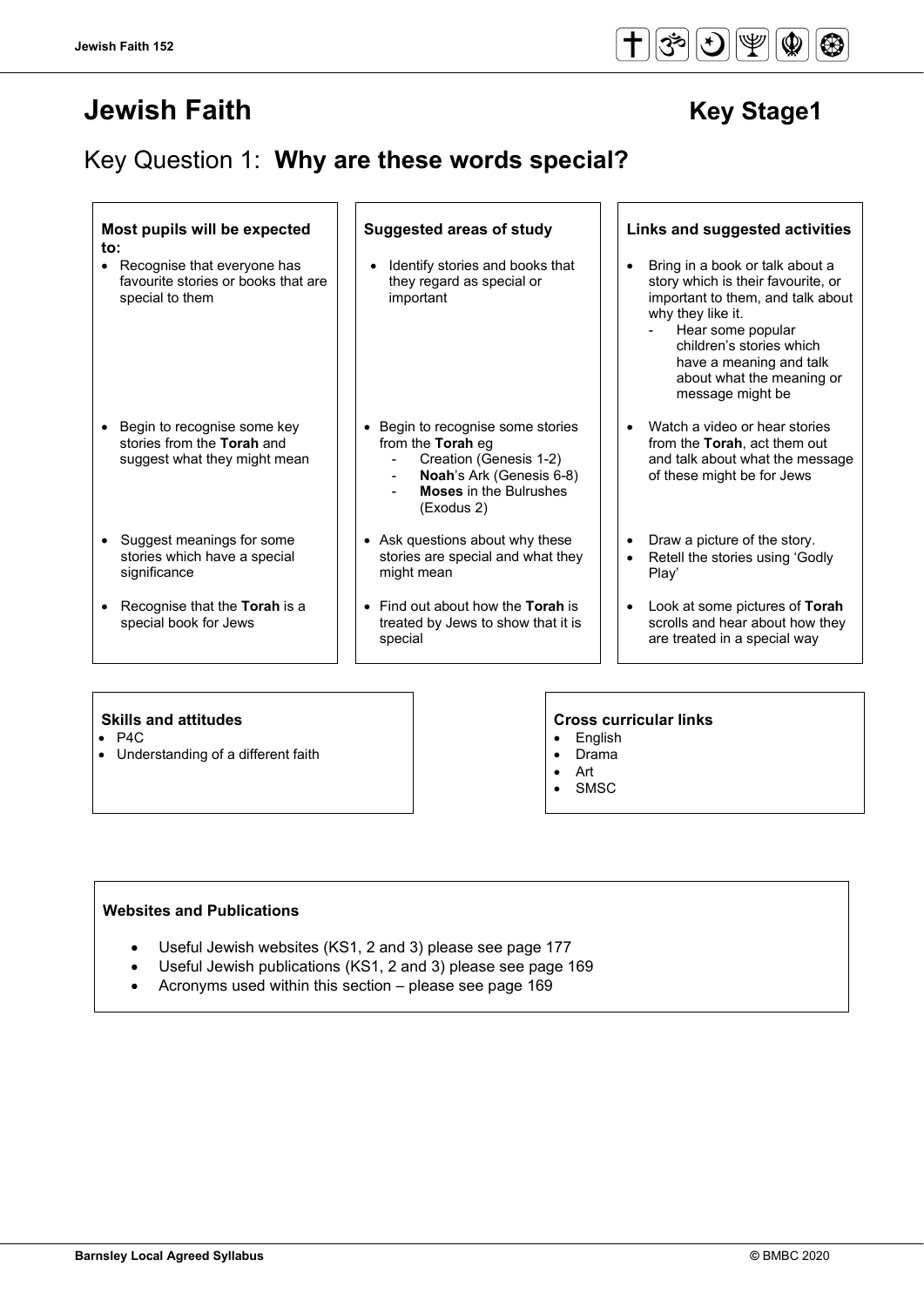#### **Jewish Faith 153**

## Key Question 2: **Why are some places special?**

| Most pupils will be expected<br>to:<br>• Recognise that some places are<br>special and identify a special<br>place of their own                                      | <b>Suggested areas of study</b><br>• Identify and talk about their own<br>special places:<br>Why they are special<br>What they do there<br>How they feel there                             | Links and suggested activities<br>Think quietly about a special<br>$\bullet$<br>place of their own and draw<br>pictures/write poems about how<br>they feel when they are there                                                                                          |
|----------------------------------------------------------------------------------------------------------------------------------------------------------------------|--------------------------------------------------------------------------------------------------------------------------------------------------------------------------------------------|-------------------------------------------------------------------------------------------------------------------------------------------------------------------------------------------------------------------------------------------------------------------------|
| • Show awareness that:<br>the synagogue is a special<br>place for Jewish people<br>a synagogue is a place<br>where Jews gather<br>together, worship and<br>celebrate | • Recognise the interior of a<br>synagogue:<br><b>Bimah</b><br><b>Aron Hakodesh</b><br>Screen<br>$\blacksquare$<br>Ask questions about some<br>of the things that happen in<br>a synagogue | Use a picture pack or images<br>$\bullet$<br>from the Internet to see what the<br>inside of a synagogue looks<br>like, and some of the things<br>Jewish people do there<br>Visit a local synagogue<br>and see and hear about<br>some of its features                    |
| • Show awareness that <b>Jerusalem</b><br>is a special place for Jews                                                                                                | • Hear stories about Jerusalem<br>from the Jewish scriptures, eg the<br>story of King David and the Ark<br>of the Covenant (2 Samuel 6)                                                    | Look at a children's atlas and<br>$\bullet$<br>find Jerusalem<br>Look at pictures of parts of<br>the city eg<br>The Western Wall<br>(Wailing Wall)<br>The Temple Mount<br>Role play or use puppets to<br>$\bullet$<br>replay the stories of David (or<br>other stories) |

- Investigation
- P4C
- Understanding of a different faith

#### **Skills and attitudes CRS CRS CRS CRS CRS CRS CRS CRS CRS CRS CRS CRS CRS CRS CRS CRS CRS CRS CRS CRS CRS CRS CRS CRS CRS CRS CRS CRS CRS CRS CRS CRS CRS**

- Art
- English
- PSHE
- Geography
- Drama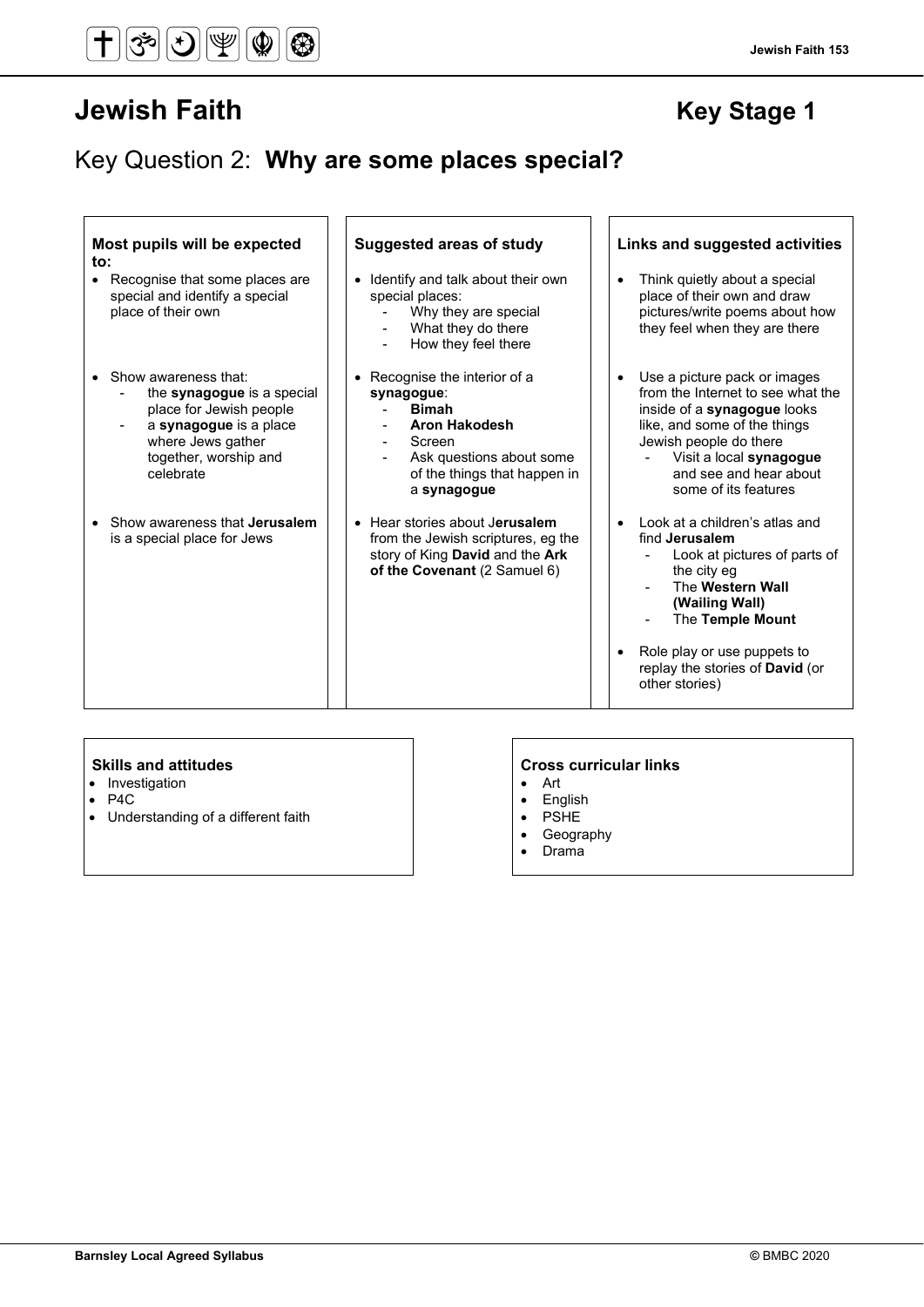$\Gamma$ 

## **Jewish Faith Manual Action Contract Contract Contract Contract Contract Contract Contract Contract Contract Contract Contract Contract Contract Contract Contract Contract Contract Contract Contract Contract Contract Contr** Key Question 3: **How can faith contribute to Community Cohesion?**

| Most pupils will be expected<br>to:                                                                           | <b>Suggested areas of study</b>                                                                                                                                                                                         | Links and suggested activities                                                                                                                                                                                                                                                                                                                                                                                                                                                                                             |
|---------------------------------------------------------------------------------------------------------------|-------------------------------------------------------------------------------------------------------------------------------------------------------------------------------------------------------------------------|----------------------------------------------------------------------------------------------------------------------------------------------------------------------------------------------------------------------------------------------------------------------------------------------------------------------------------------------------------------------------------------------------------------------------------------------------------------------------------------------------------------------------|
| Identify ways in which Jewish<br>$\bullet$<br>people show their belief in God:<br>At home<br>At the synagogue | • Show an awareness that Jewish<br>people go to the synagogue and<br>worship at home as well<br>Begin to recognise that<br>Jewish people do special<br>things at home and at the<br>synagogue to express<br>their faith | Talk about special days - how do<br>$\bullet$<br>they mark their special days?<br>Set a Shabbat table and<br>hear about the symbolic<br>rituals connected with<br><b>Shabbat</b><br>Find out what a <b>Mezuzah</b> is<br>and how it helps Jews to<br>express their faith<br>Make a <b>Mezuzah</b> and<br>create their own text about<br>what is important in their<br>home to go inside it<br>Look at pictures of a Sefer<br><b>Torah</b> and find out how this<br>is treated in a special way<br>by Jews at the synagogue |
| Show awareness that Jewish<br>people have some religious rules<br>which help them to know how to<br>behave    | Begin to recognise that Jews<br>believe God has given them some<br>rules to follow eg<br>The Ten Commandments<br>Kashrut (kosher) Food<br>laws                                                                          | Watch a video about Moses:<br>Read a children's version<br>of the Ten<br><b>Commandments</b> and draw<br>pictures with simple<br>sentences about what they<br>mean, creating a mural for<br>the classroom wall<br>Talk about and taste some<br>favourite foods and some<br>unpopular foods, moving<br>on to look at some<br>examples of what Jews can<br>and cannot eat<br>Set up a Jewish home or<br>kitchen corner                                                                                                       |
| • Show an awareness of the<br>Jewish faith in the community                                                   | Identify Mitzvah (duty or good<br>deeds) as important for Jews.<br>Obeying the Torah means giving<br>to those who are poor                                                                                              | Visit a synagogue, locally or<br>online, or interview a Rabbi to<br>find out about the Jewish faith in<br>England                                                                                                                                                                                                                                                                                                                                                                                                          |

- Investigation
- British Values
- Understanding of a different faith
- P4C

#### **Skills and attitudes Cross curricular links**

- PSHE
- Art
- English
- ICT
- Citizenship

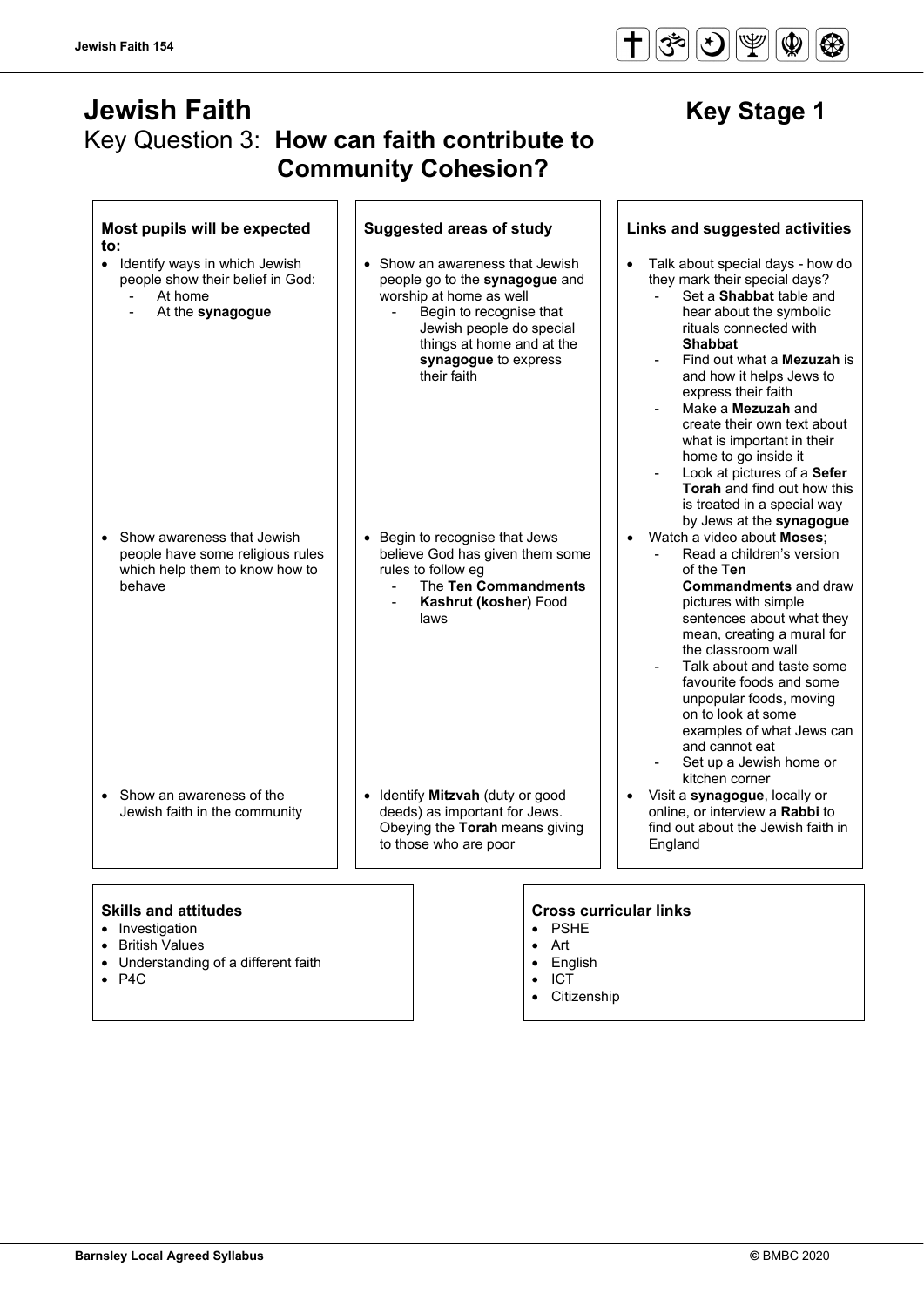# **Jewish Faith Manual Accord Faith Rey Stage 1**

## Key Question 4: **Why are some times special?**

| Most pupils will be expected<br>to:                                                                                                            | <b>Suggested areas of study</b>                                                                                                                                                                                                                                                                                                                        | Links and suggested activities                                                                                                                                                                                                                                                                                                                                                                                                                                                |
|------------------------------------------------------------------------------------------------------------------------------------------------|--------------------------------------------------------------------------------------------------------------------------------------------------------------------------------------------------------------------------------------------------------------------------------------------------------------------------------------------------------|-------------------------------------------------------------------------------------------------------------------------------------------------------------------------------------------------------------------------------------------------------------------------------------------------------------------------------------------------------------------------------------------------------------------------------------------------------------------------------|
| • Respond to the idea that we all<br>celebrate on special occasions<br>Begin to recognise that some<br>$\bullet$<br>times are special for Jews | • Recognise that people, including<br>themselves, like to celebrate on<br>special occasions<br>• Identify times which are special to<br>Jewish people and celebrated in a<br>special way eg<br><b>Pesach (Passover)</b><br>Hanukkah                                                                                                                    | Talk about recent celebrations of<br>$\bullet$<br>their own, eg a birthday<br>Watch a video or hear the story<br>behind Hanukkah and Pesach.<br>Role play or retell with puppets<br>Make dreidels and play the<br>qame<br>Create models of<br><b>Hanukkah Menorah</b><br>(Hanukkah candlestick)<br>and write in the flame<br>shapes about special times<br>which they like to celebrate<br>Make models of seder<br>plates. Label and explain<br>the symbols<br>Make a Menorah |
|                                                                                                                                                | • Recognise that at Tu B'Shevat<br>Jews celebrate the gifts of the<br>natural world and also being<br>connected to others and our inner<br>selves. Jewish school children<br>plant trees as symbols of this.<br>Some Jews raise money to plant<br>trees in Israel so that they can<br>feel they have roots there and are<br>part of the land of Israel | Find out about Tu B'Shevat and<br>$\bullet$<br>how Jews collect money in<br>England<br>Look at the school<br>$\blacksquare$<br>environment and talk about<br>the importance of trees and<br>'roots'<br>Where would pupils like to<br>plant a tree in order to have<br>a bit of themselves there?<br>Who do they feel most<br>connected to?<br>What would they like to say<br>'thank you' for in the natural<br>world?<br>This work could form a<br>display                    |

- Investigation
- Understanding of a different faith  $\vert \cdot \vert$  Finglish

### **Skills and attitudes CRS CRS CRS CRS CRS CRS CRS CRS CRS CRS CRS CRS CRS CRS CRS CRS CRS CRS CRS CRS CRS CRS CRS CRS CRS CRS CRS CRS CRS CRS CRS CRS CRS**

- 
- Drama<br>• DT
- DT
- Science<br>• PSHE • PSHE
-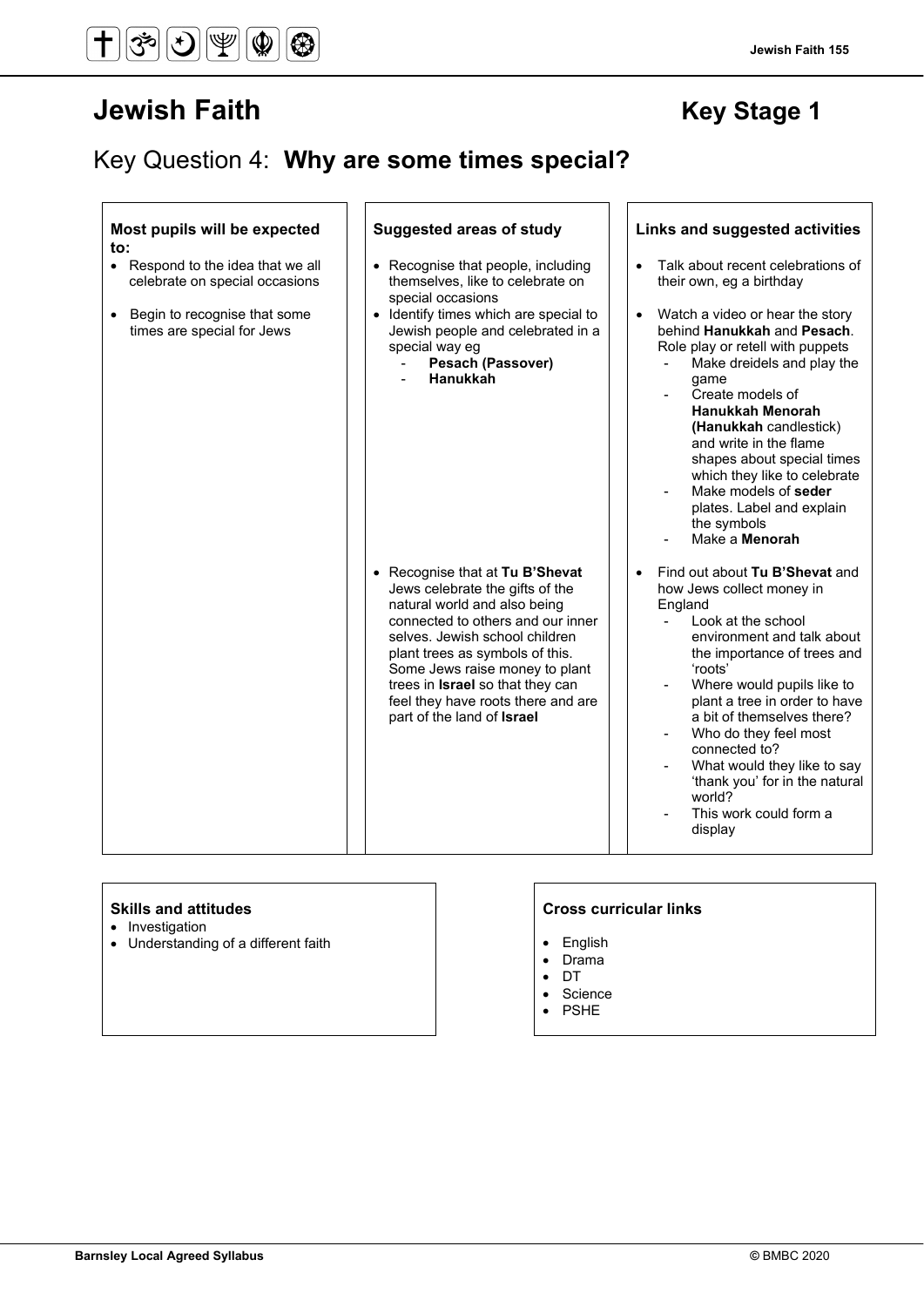# **Jewish Faith Manual Contract Contract Contract Contract Contract Contract Contract Contract Contract Contract Contract Contract Contract Contract Contract Contract Contract Contract Contract Contract Contract Contract Con**

## Key Question 5: **What can be learnt from the lives of significant people of faith?**

 $\mathbf{r}$ 

| Most pupils will be expected<br>to:                                                                              | <b>Suggested areas of study</b>                                                                                                                                                                          | Links and suggested activities                                                                                                                                                                                                                                                    |
|------------------------------------------------------------------------------------------------------------------|----------------------------------------------------------------------------------------------------------------------------------------------------------------------------------------------------------|-----------------------------------------------------------------------------------------------------------------------------------------------------------------------------------------------------------------------------------------------------------------------------------|
| • Begin to recognise that Jewish<br>children learn from older<br>members of the faith, including<br>their family | • Show awareness that Jewish<br>children learn from their parents<br>how to keep a Kashrut (Kosher)<br>home                                                                                              | Hear about Kashrut (Kosher)<br>$\bullet$<br>kitchen and play a matching<br>game, matching pictures to the<br>heading 'Kashrut' and 'not<br>Kashrut'                                                                                                                               |
| • Understand that some people are<br>trained to teach others, eg a<br>rabbi                                      | • Identify the rabbi as a person<br>who teaches about Jewish laws<br>and living                                                                                                                          | Look at pictures in a picture pack<br>$\bullet$<br>which show a rabbi teaching.<br>Learn some simple laws that<br>children learn eg<br>Do not lie<br>$\overline{a}$<br>Care for others<br>Invent role plays or make up<br>stories in which children put<br>these laws into action |
| Understand that some stories are<br>largely passed down orally                                                   | • Recognise some Jewish stories<br>which might be handed down<br>within families eg<br>Joseph (Genesis $37 - 50$ ),<br><b>Daniel</b> in the lions' den<br>(Daniel 6)<br>Queen Esther (book of<br>Esther) | Watch a video or hear some<br>$\bullet$<br>Jewish stories which Jewish<br>children might enjoy hearing at<br>home<br>Talk about what these<br>stories mean for people<br>today                                                                                                    |
| Identify people who teach and<br>influence them                                                                  | Identify a list of people who teach<br>$\bullet$<br>them                                                                                                                                                 | Think about someone who<br>$\bullet$<br>teaches them eg a parent,<br>teacher, older sibling or<br>grandparent<br>Draw pictures of this<br>person and write some<br>simple things they have<br>learned from them                                                                   |

• Investigation

# **Skills and attitudes**<br>
• Investigation<br>
• **Cross curricular links**

- 
- History
- English
- Drama
- Art

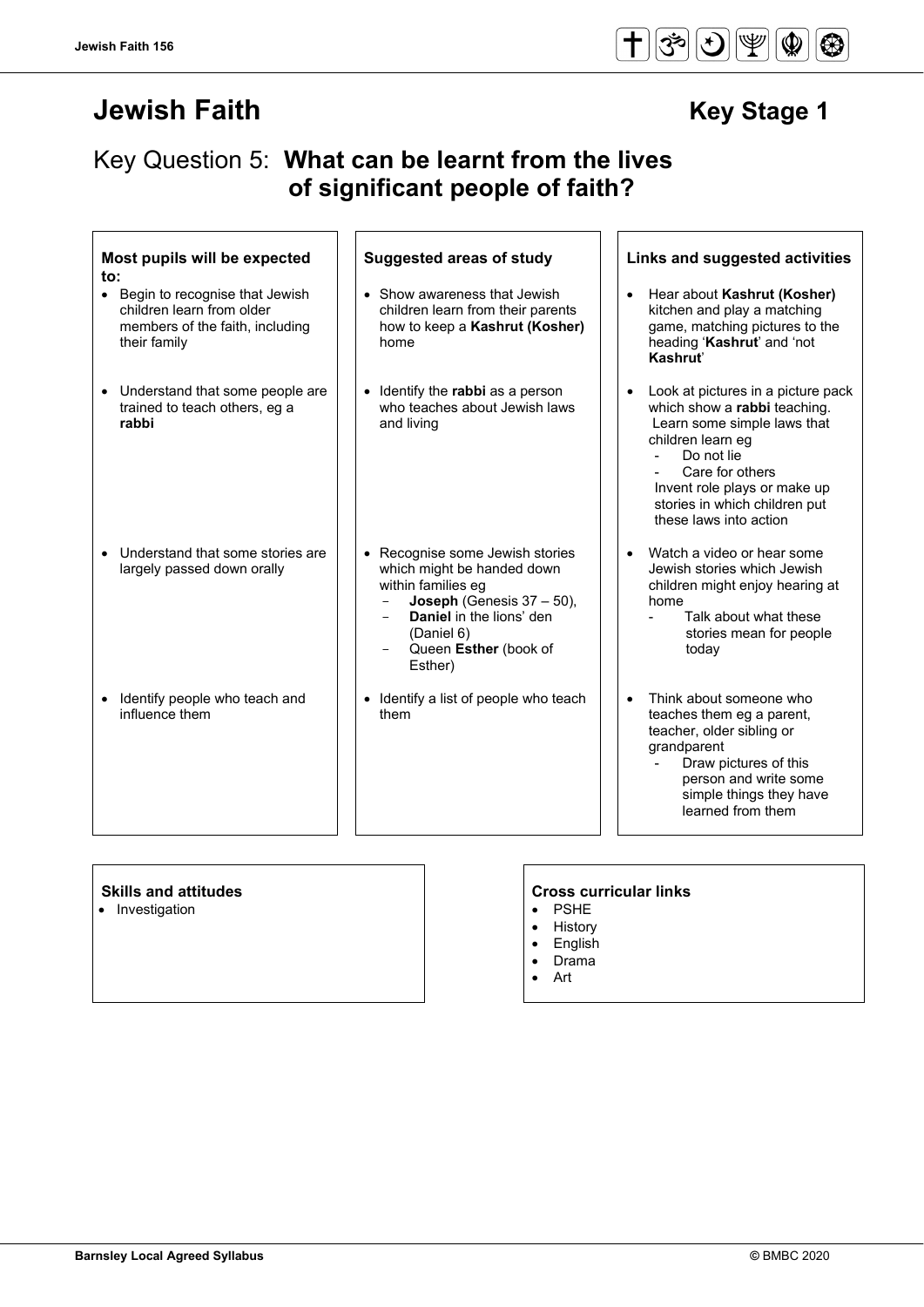**Most pupils will be expected** 

• Respond sensitively to difficult or puzzling questions relating to their own experiences and those

of others

• Identify difficult or puzzling questions that might arise from

some Jewish stories

# **Jewish Faith Contract Contract Contract Contract Contract Contract Contract Contract Contract Contract Contract Contract Contract Contract Contract Contract Contract Contract Contract Contract Contract Contract Contract C**

**to:**

 **and the universe around us?**

Key Question 6: **How do I and others feel about life** 

- Suggest meanings which might be found in stories which raise difficult questions eg
	- Daniel in the lions' den: righteousness and salvation; (Daniel 6)
	- Noah; anger, judgement and promise (Genesis 6 -9)
	- **Abraham** and **Isaac**; sacrifice, duty and obedience (Genesis 21 – 22)
- Ask questions about experiences of their own which are difficult or puzzling eg the death of a pet

#### **Suggested areas of study Links and suggested activities**

- Watch a video or hear some Jewish stories that raise puzzling questions.
	- talk about some of those puzzling questions and about the fact that sometimes questions are difficult to answer
- Use 'Godly Play' to further their understanding
- Hear secular stories which deal with sensitive issues they might have experienced eg
	- The Goodbye Boat by Mary Joslin
	- **Badger's Parting Gifts by** Susan Varley (both deal with bereavement)
	- **Talk about the questions they** may have and think about the positive messages these stories have even though the questions are still difficult to answer

- P4C
- Understanding of a different faith

- English
- PSHE
- History **SMSC**
-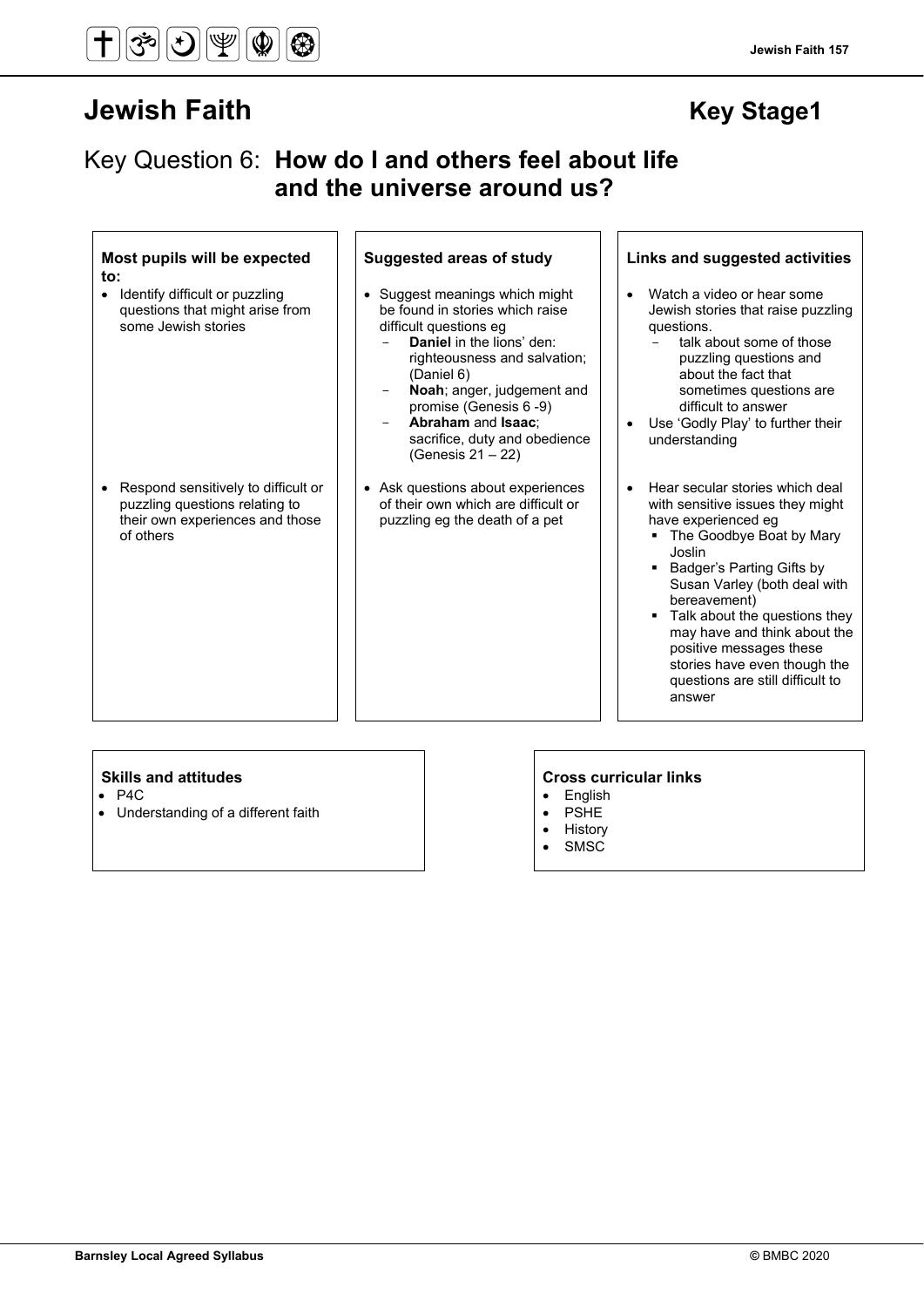# **Jewish Faith Manual Contract Contract Contract Contract Contract Contract Contract Contract Contract Contract Contract Contract Contract Contract Contract Contract Contract Contract Contract Contract Contract Contract Con**

## Key Question 1: **Why are these words special?**

| to:       | Most pupils will be expected                                                                                  | <b>Suggested areas of study</b>                                                                                                                                                                                                                                                                                                                                                                                                                                                                                             |  | Links and suggested activities                                                                                                                                                                                                                                          |
|-----------|---------------------------------------------------------------------------------------------------------------|-----------------------------------------------------------------------------------------------------------------------------------------------------------------------------------------------------------------------------------------------------------------------------------------------------------------------------------------------------------------------------------------------------------------------------------------------------------------------------------------------------------------------------|--|-------------------------------------------------------------------------------------------------------------------------------------------------------------------------------------------------------------------------------------------------------------------------|
| $\bullet$ | Describe how some stories from<br>the Jewish scriptures can be<br>used to explain some of life's<br>questions | • Describe stories from the Tenakh<br>(Jewish scriptures) which<br>exemplify beliefs eg.<br>Jews believe that God works<br>through people<br>Jonah/Samuel; (books of<br>Jonah, 1Samuel $1 - 28$ )<br>Jews trust in God; Abraham<br>$\overline{\phantom{0}}$<br>and Isaac; (Genesis 12-17)<br>God works through friendships<br>$\overline{\phantom{0}}$<br>David and Jonathan<br>(1 Samuel 18-20)<br>Suggest answers to questions<br>$\qquad \qquad -$<br>about why these stories are<br>special and what they might<br>mean |  | Watch a video or hear stories<br>from the Torah, create role<br>plays and describe what the<br>message of these might be for<br>Jews and for ourselves                                                                                                                  |
|           | • Link this to the special place of<br>the Torah in Jewish worship                                            | Link the importance of these<br>stories with how the Torah is<br>respected and treated                                                                                                                                                                                                                                                                                                                                                                                                                                      |  | Look at some pictures of Torah<br>scrolls and hear about how they<br>are treated in a special way eq<br>How is it dressed?<br>$\qquad \qquad -$<br>Where is it kept?<br>$\overline{\phantom{a}}$<br>How is it handled?<br>$\qquad \qquad -$<br>Use of special materials |
|           | Understand the care and effect in<br>making something special                                                 | • Describe the process of designing<br>a special object                                                                                                                                                                                                                                                                                                                                                                                                                                                                     |  | Make a Torah scroll                                                                                                                                                                                                                                                     |
| ٠         | Suggest what they think the most<br>important book in the world<br>should say                                 | • Describe what messages they<br>think the most important book in<br>the world should tell people.                                                                                                                                                                                                                                                                                                                                                                                                                          |  | Write creatively about finding or<br>inventing 'The Most Important<br>Book in the World':<br>What should the message<br>be?<br>How do people respond to,<br>and treat, the book?                                                                                        |

#### **Skills and attitudes Cross curricular links**

- Investigation
- Interpretation
- P4C
- Understanding of a different faith

### **Websites and Publications**

- Useful Jewish websites (KS1, 2 and 3) please see page 177
- Useful Jewish publications (KS1, 2 and 3) please see page 169
- Acronyms used within this section please see page 169

## • English

- 
- Drama • DT

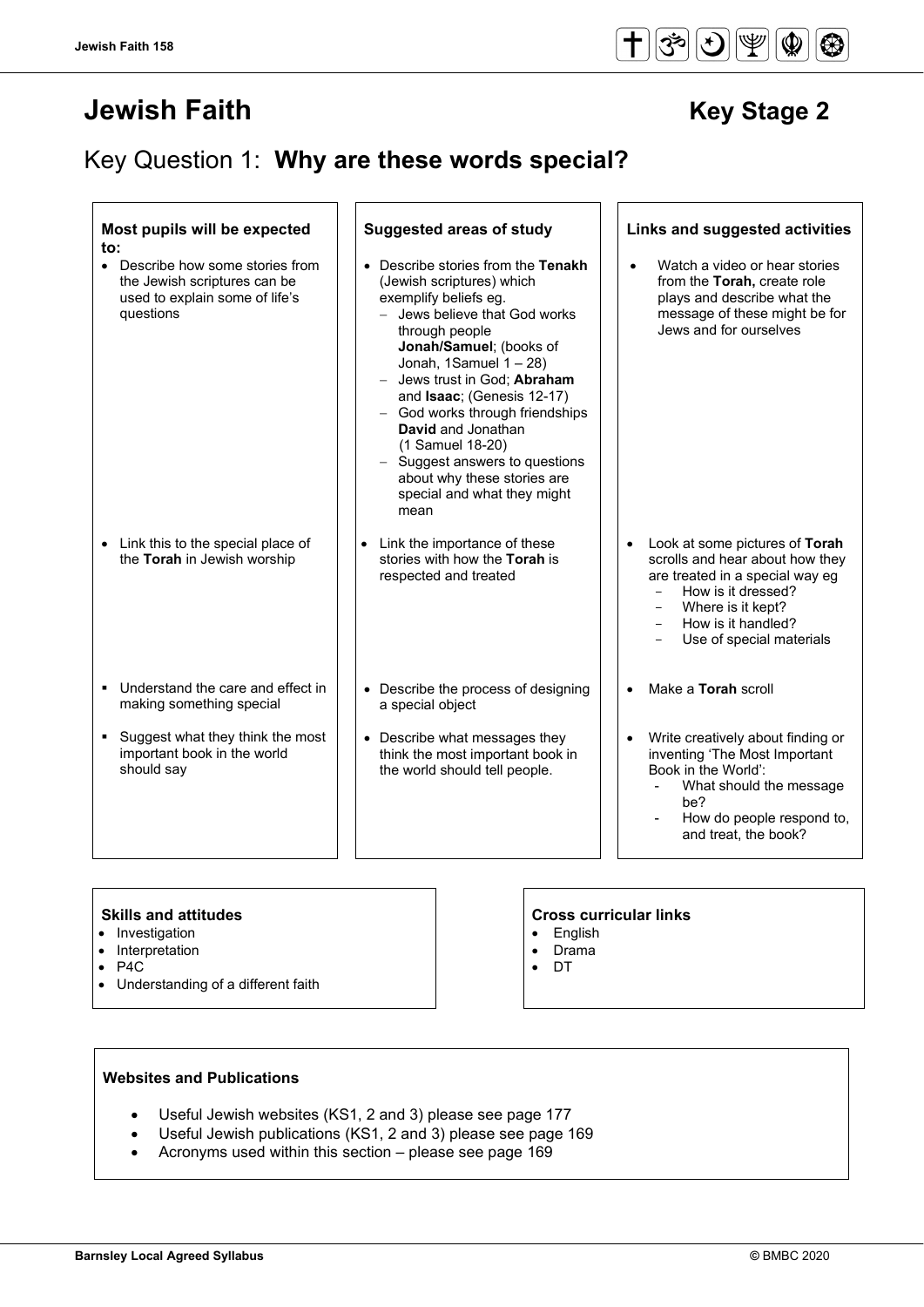#### $\textcircled{\textcircled{\#}}(\textcircled{\textcircled{\#}})$  $\overline{\bm{\mathsf{t}}}$  $\left|\mathcal{\r{S}}\right|$  $|\circledast|$

# **Jewish Faith Contract Contract Contract Contract Contract Contract Contract Contract Contract Contract Contract Contract Contract Contract Contract Contract Contract Contract Contract Contract Contract Contract Contract C**

## Key Question 2: **Why are some places special?**

| Most pupils will be expected<br>to:<br>$\bullet$<br>Recognise the importance of the<br>synagogue in Jewish life and<br>use religious language to<br>describe some rituals and<br>artefacts connected with a<br>synagogue | <b>Suggested areas of study</b><br>• Describe the interior of a<br>synagogue, using correct<br>terminology<br>Describe some similarities and<br>$\bullet$<br>differences between a Reformed<br>synagogue and an Orthodox<br>synagogue - eg screen<br>separating women | Links and suggested activities<br>Use a picture pack or images<br>$\bullet$<br>from the Internet to make links<br>between what the inside of a<br>synagogue looks like, and what<br>Jewish people do there<br>Watch a video about a<br>$\bullet$<br>synagogue service and visit a<br>local synagogue or interactive<br>web-site and describe some of<br>its features                                           |
|--------------------------------------------------------------------------------------------------------------------------------------------------------------------------------------------------------------------------|-----------------------------------------------------------------------------------------------------------------------------------------------------------------------------------------------------------------------------------------------------------------------|----------------------------------------------------------------------------------------------------------------------------------------------------------------------------------------------------------------------------------------------------------------------------------------------------------------------------------------------------------------------------------------------------------------|
| • Recognise that some people<br>have special roles                                                                                                                                                                       | Describe different people and<br>roles within a synagogue<br>Make links between some<br>different elements of worship e.g.<br>study and prayer, and the role of<br>the Rabbi                                                                                          | Make models of synagogues<br>and label the parts<br>Interview a Rabbi about the<br>$\bullet$<br>study and prayer which happen<br>in his or her synagogue                                                                                                                                                                                                                                                       |
| Understand the importance of<br>history in the value of a place<br>Describe the impact of<br>$\blacksquare$<br>Jerusalem on Jewish people<br>today                                                                       | • Understand why Jerusalem is a<br>special place for Jewish people                                                                                                                                                                                                    | Look at pictures of parts of the<br>city eg<br>The Western wall<br>The Temple Mount<br>Use travel agents magazines<br>to plan a trip to Jerusalem for<br>a Jewish friend.<br>What will they want to see<br>and do, and why?<br>Re-enact Jewish stories about<br>Jerusalem eg.<br>The housing of the Ark of the<br>Covenant<br>$(1$ Samuel 6; 1 Kings 6-8)<br>The building of Solomon's<br>Temple (1 Kings 5-8) |
| Explore their feelings with the<br>way they feel about a special<br>place of their own                                                                                                                                   | • Make links with their feelings<br>about special places of their own                                                                                                                                                                                                 | Talk about places they have<br>visited which mean a lot to them.<br>Describe the special feelings<br>connected with that place and<br>how they might feel if they could<br>never go back to that place, or if<br>someone spoiled it for them                                                                                                                                                                   |
| <b>Skills and attitudes</b>                                                                                                                                                                                              |                                                                                                                                                                                                                                                                       | <b>Cross curricular links</b>                                                                                                                                                                                                                                                                                                                                                                                  |

- Investigation
- P4C
- Understanding of a different faith

- English
- PSHE
- Geography
- DT
- ICT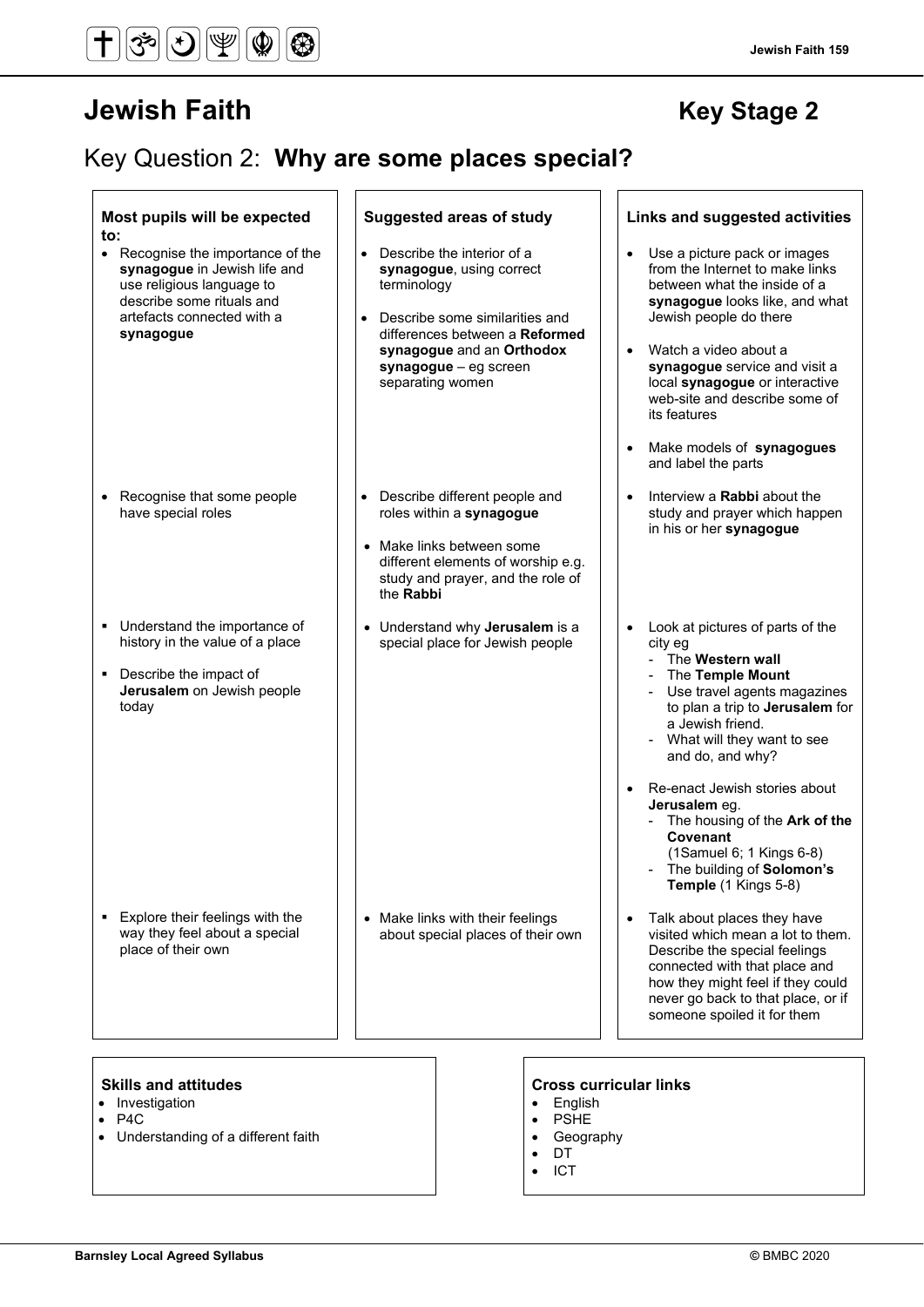# **Jewish Faith Access 19** New Stage 2

## Key Question 3: **How can faith contribute to Community Cohesion?**

#### **Most pupils will be expected to:**

- Describe, using religious vocabulary, ways in which Jewish people show their belief in God: at home
	- at the **Synagogue**
- Recognise the impact of being Jewish on some aspects of beliefs, values, and lifestyle
- Suggest some of their own beliefs and values and describe how this might affect how they live

- Describe the **Synagogue** as a place of worship and understand the **Synagogue** as a spiritual centre of community
- Recognise that faiths have 'coming of age' rituals and describe such rituals of their own

- Describe some of the ways a Jewish family worships at home
	- eg - The **Mezuzah**;
	- **Shabbat**;
	- Educating children eg telling faith stories, telling stories about Jewish history
- Learn about some core Jewish beliefs
	- God
	- The **Torah**
	- The people of **Israel**
	- The land of **Israel**
	- Kashrut (Kosher) food laws
- Think about some beliefs of their own eg what is valuable or important and how this is expressed
- Describe what happens at a **Synagogue** for the community: **Learning** 
	- Community events
- Describe how Jewish children prepare for **Bar Mitzvah** and **Bat Mitzvot**, and what these ceremonies involve and mean
- Make links between these practices and 'coming of age' ceremonies in their own lives and in wider society

#### **Suggested areas of study Links and suggested activities**

- Look at some examples and make a **mezuzah** and create their own text about what they want people in their home to learn and remember and pass on to others
	- Set a **Shabbat** table and reenact the symbolic rituals connected with **Shabbat**
- Read and talk about the **Shema** (Deuteronomy 6) and make their own **mezuzah** or **tefillin**
	- Write a '**shema**' of their own, describing people, places and beliefs which are important to them
	- Draw up a menu for a dinner party with Jewish guests
- Look at the **Ten Commandments**, draw up a class list and then a personal list of **Ten Commandments,**  check against recent public surveys
- Design a poster to advertise what is happening at the **Synagogue** including **Shabbat** services. Friday evening: Saturday morning: Saturday afternoon and also any community events outside of worship.
- Watch a video or find out about **Bar Mitzvah** and **Bat Mitzvot**:
	- − Preparations
	- The ceremony
	- − Its meaning
- Talk about the sort of things they are allowed to do as they get older, about becoming more grown up, about secular 'coming of age' symbols eg
	- − Driving a car
	- Having an 18<sup>th</sup> birthday party
	- − What makes someone 'grown up'?
	- − Is it a question of age or responsibility?

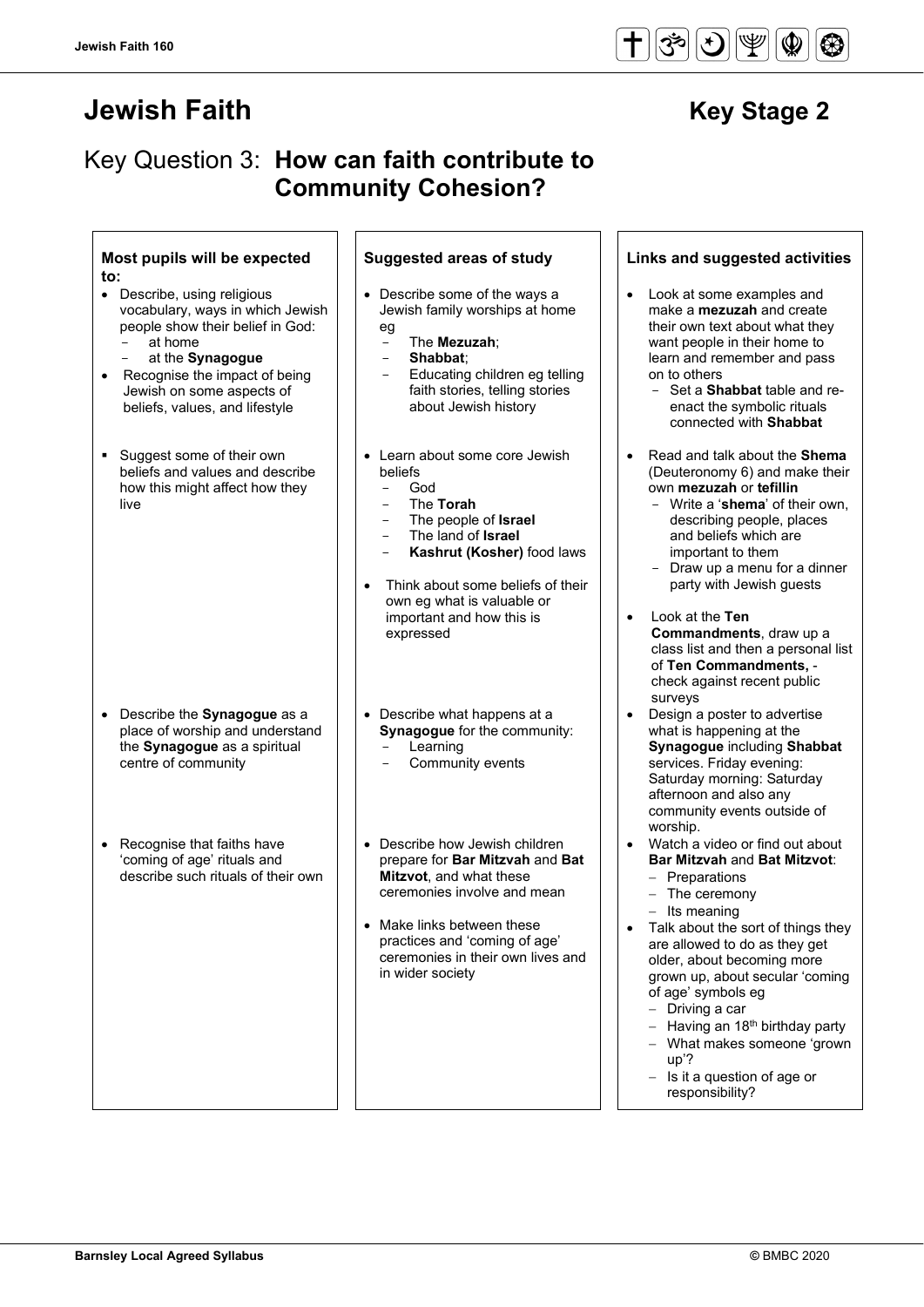## **Jewish Faith Contract Contract Contract Contract Contract Contract Contract Contract Contract Contract Contract Contract Contract Contract Contract Contract Contract Contract Contract Contract Contract Contract Contract C**

## Key Question 3 contd: **How can faith contribute to Community Cohesion?**

#### **Most pupils will be expected to:**

- Understand the importance of learning history and stories in understanding faith
- Suggest answers to questions about why being part of a community is important

- Find out about the impact of Jewish schools for Jewish children
- Suggest why community activities and actions make a difference

### **Suggested areas of study Links and suggested activities**

- Find out why Jewish children attend Jewish school eg to learn about the Jewish faith,
	- read and write in **Hebrew**
- Hear about why Jewish people help within the community, **Mitzvah** (religious duty). Link this with how they feel when they do something for the common good, eg
	- Something good for someone else
	- Something which lots of people will benefit from
	- How does this help people to develop a sense of belonging?
	- What would their town be like if no one ever did anything for others?

- Investigation
- Commitment
- P4C
- British Values
- Understanding of a different faith

- PSHE
- DT
- **English**
- Drama
- ICT
- **SMSC**
- **Citizenship**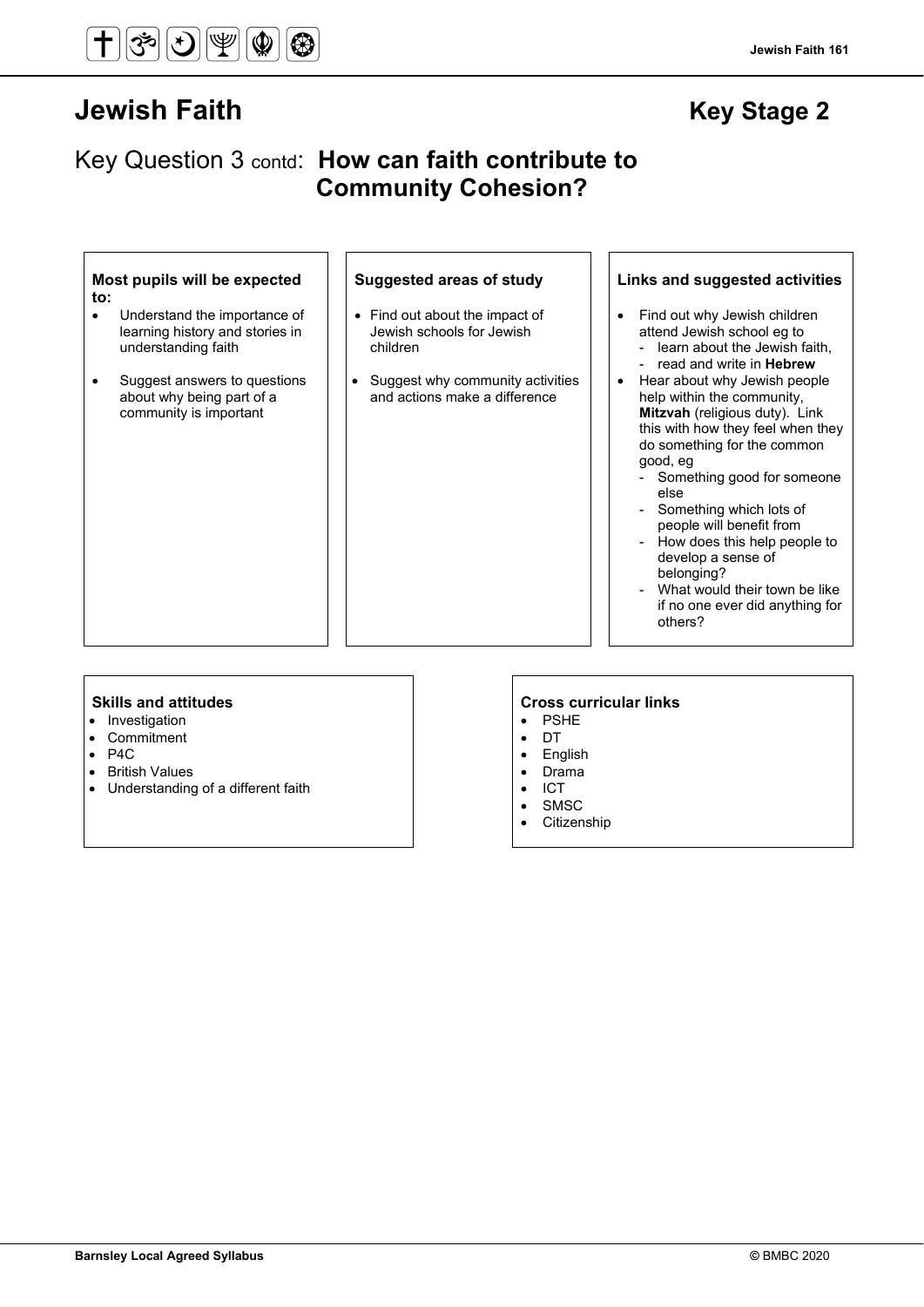# **Jewish Faith Access 19 Jewish Faith** Key Stage 2

# Key Question 4: **Why are some times special?**

#### **Most pupils will be expected to:**

- Think about how we all celebrate on special occasions
- Describe why some times are special for Jews

- Recognise that people, including themselves, like to celebrate on special occasions
- Describe times which are special to Jewish people and celebrated in a special way eg
	- **Purim**
	- **Sukkot**

#### **Suggested areas of study Links and suggested activities**

- Talk about recent celebrations of their own eg a birthday - Describe the similarities and differences between this occasion and a religious celebration
- Watch a video or hear the story behind **Purim** and **Sukkot**
	- Role play or creative writing to draw out the significance of the festival for Jews
	- Find out how Jews celebrate these festivals and make some of the artefacts connected with them for display
	- Talk about the themes and feelings behind the festivals and when they might have experienced something similar. Discussion could start with 'Why is **Esther** a good heroine?'

- Investigation
- **Appreciation**
- Understanding of a different faith

- DT • English
- Drama

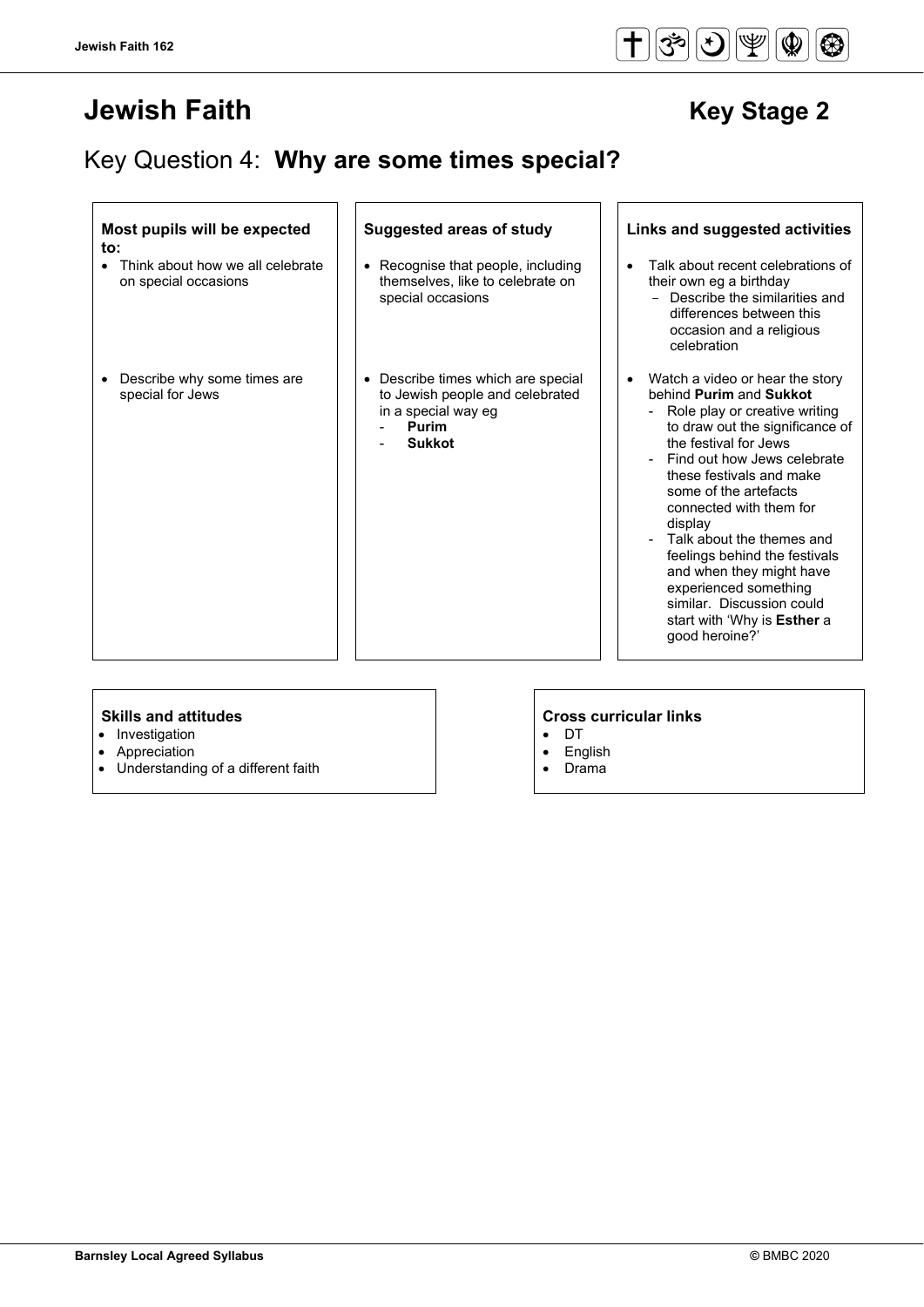# **Jewish Faith Manual Accord Contract Contract Contract Contract Contract Contract Contract Contract Contract Contract Contract Contract Contract Contract Contract Contract Contract Contract Contract Contract Contract Contr**

#### **Jewish Faith 163**

## Key Question 5: **What can be learnt from the lives of significant people of faith?**

| Most pupils will be expected<br>$\mathbf{to}$ :                                                  | <b>Suggested areas of study</b>                                                                                                                 | Links and suggested activities                                                                                                                                                                                                                                                                                                                                                                                                                                                                                                |
|--------------------------------------------------------------------------------------------------|-------------------------------------------------------------------------------------------------------------------------------------------------|-------------------------------------------------------------------------------------------------------------------------------------------------------------------------------------------------------------------------------------------------------------------------------------------------------------------------------------------------------------------------------------------------------------------------------------------------------------------------------------------------------------------------------|
| • Describe the impact of Abraham<br>on Jewish people                                             | • Link this with the respect Jews<br>have for Abraham, the founder of<br>the faith                                                              | • Watch a video or read about the<br>story of Abraham and role play<br>parts of it                                                                                                                                                                                                                                                                                                                                                                                                                                            |
| Make links between the concept<br>of 'covenant' and agreements<br>and relationships of their own | • Describe the life of <b>Abraham</b> , and<br>his legacy                                                                                       | Explore the idea of a family tree.<br>$\bullet$<br>Link Abraham with Isaac,<br>Jacob, Joseph, the 12 tribes of<br>Israel and Moses, on a timeline                                                                                                                                                                                                                                                                                                                                                                             |
| Understand the importance of<br>$\bullet$<br>promises and life's hopes and<br>dreams             | • Make links between the covenant.<br>between God and Abraham and<br>the special relationships and<br>agreements which they have with<br>people | Explore the meaning of<br>$\bullet$<br>'covenant' and talk about<br>agreements they make with<br>people, and relationships they<br>have which involve 'give and<br>take'<br>Find out about some<br>$\equiv$<br>modern Jewish role models<br>eg Anne Frank (diarist)<br>Sir Alan Sugar<br>(businessman and TV<br>personality)<br>Maureen Lipman (actor)<br>Sir Yehudi Menuhin<br>(musician)<br>Rose Heilbron (judge)<br>Michael Marks (co-founder<br>of Marks & Spencer chain)<br><b>Benjamin Disraeli (Prime</b><br>Minister) |
| Describe what inspires them in<br>$\bullet$<br>the people they follow or respect                 | • Describe the qualities they would<br>look for in an inspiring leader or<br>role model                                                         | • Create a hall of fame, with<br>pictures of people they admire<br>and respect.<br>Talk about the qualities they<br>$\overline{\phantom{a}}$<br>look for in a leader                                                                                                                                                                                                                                                                                                                                                          |

- Investigation
- P4C
- British Values
- Understanding of a different faith

- History
- PSHE
- English
- SMSC
- DT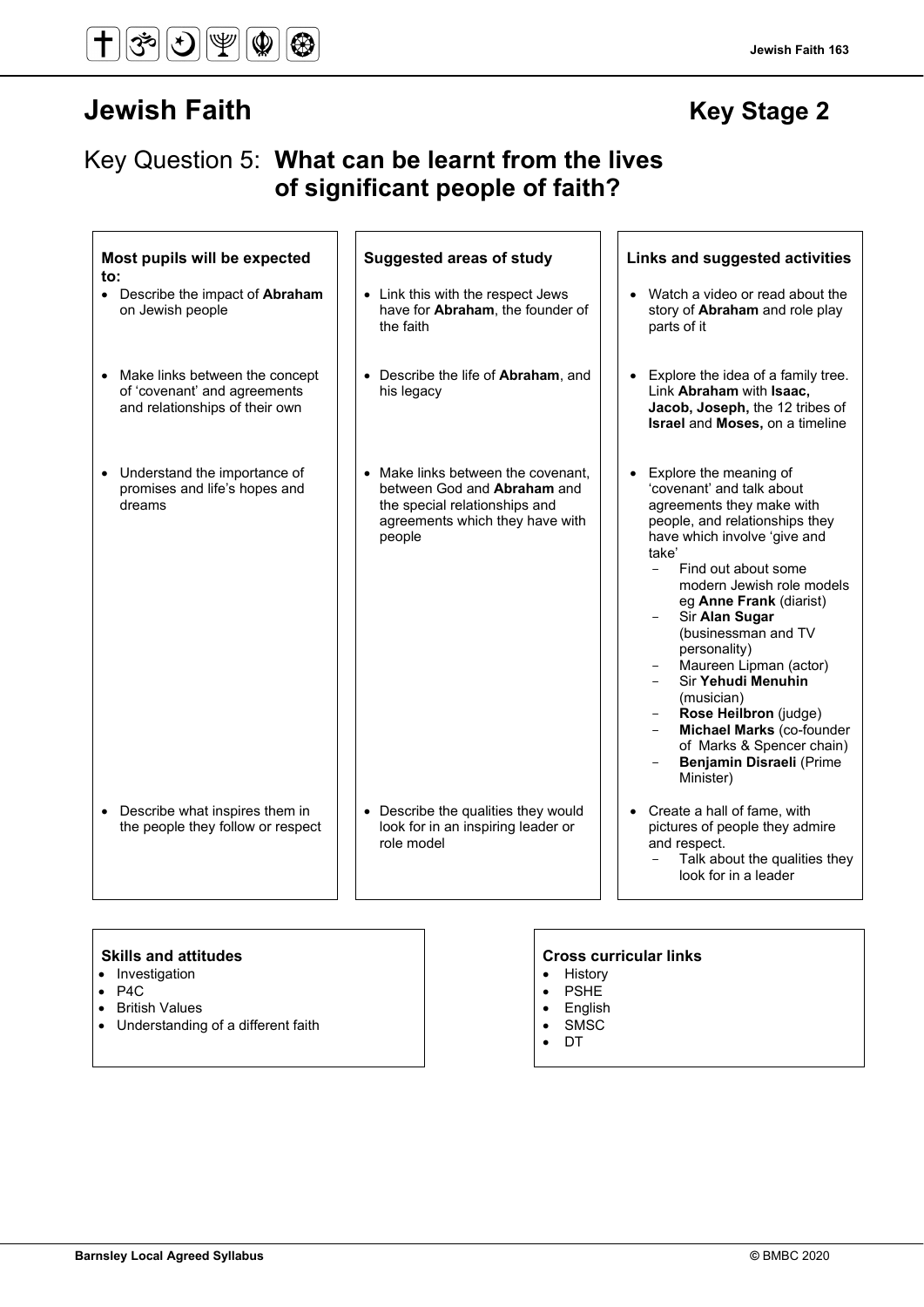# **Jewish Faith Access 19 Jewish Faith**

## Key Question 6: **How do I and others feel about life and the universe around us?**

#### **Most pupils will be expected to:**

• Identify questions that are difficult to answer which might arise from some stories in the Jewish sacred texts and historic experience

• Relate lessons from sacred stories with modern contexts

• Respond sensitively to difficult questions, recognising that there may not be answers, but relating to their own experiences and those of others

- Suggest meanings which might be found in **Tenakh** stories which raise difficult questions eg.
	- Two stories of creation, (**Adam** and **Eve**, original sin and God's command of guardianship of the earth (Genesis 1-3)
	- **Noah**, a story of righteousness, preparation, anger, judgment and promise, (Genesis 6-9).
	- **Joshua** and the conquest (Joshua 1-6, 12-13)
	- **Esther** and the story of **Purim** (Book of Esther)
- Look at the tensions in the modern state of **Israel** with Palestine and her neighbours, relating this to the stories of **Joshua**.
	- The **Shoah** and its commemoration on **Yom Hashoah** (**Holocaust Memorial Day**) relating the context with **Esther** (Book of Esther), the fiery Furnace: (Daniel 3) and the historical contexts in the 20th century **CE**
- Ask questions about experiences of their own which are difficult or puzzling:
	- Why are there always wars?
	- Why do people claim the same land?
	- Why do people reject the evidence of Global warming?

#### **Suggested areas of study Links and suggested activities**

- Write a creation story in their own words
	- Examine a failure of guardianship
	- Write a creative story about a righteous man with an unrighteous family.
	- Write a poem about the arrival of the rain
	- Draw an illuminated map of the conquest of Canaan.
	- Make Purim lights
- Using the Internet collect stories from different communities in and around **Israel**/ Palestine
	- Read experiences of the **Shoah**, particularly those by children
- Using newspapers or a news website, make a portfolio of stories from one conflict or all the conflicts reported in a certain week

- Investigation
- **Reflection**
- $P4C$
- Understanding of a different faith

- **History**
- **English**
- **Science**
- **PSHE**
- **Geography**
- Art
- ICT
- **SMSC**

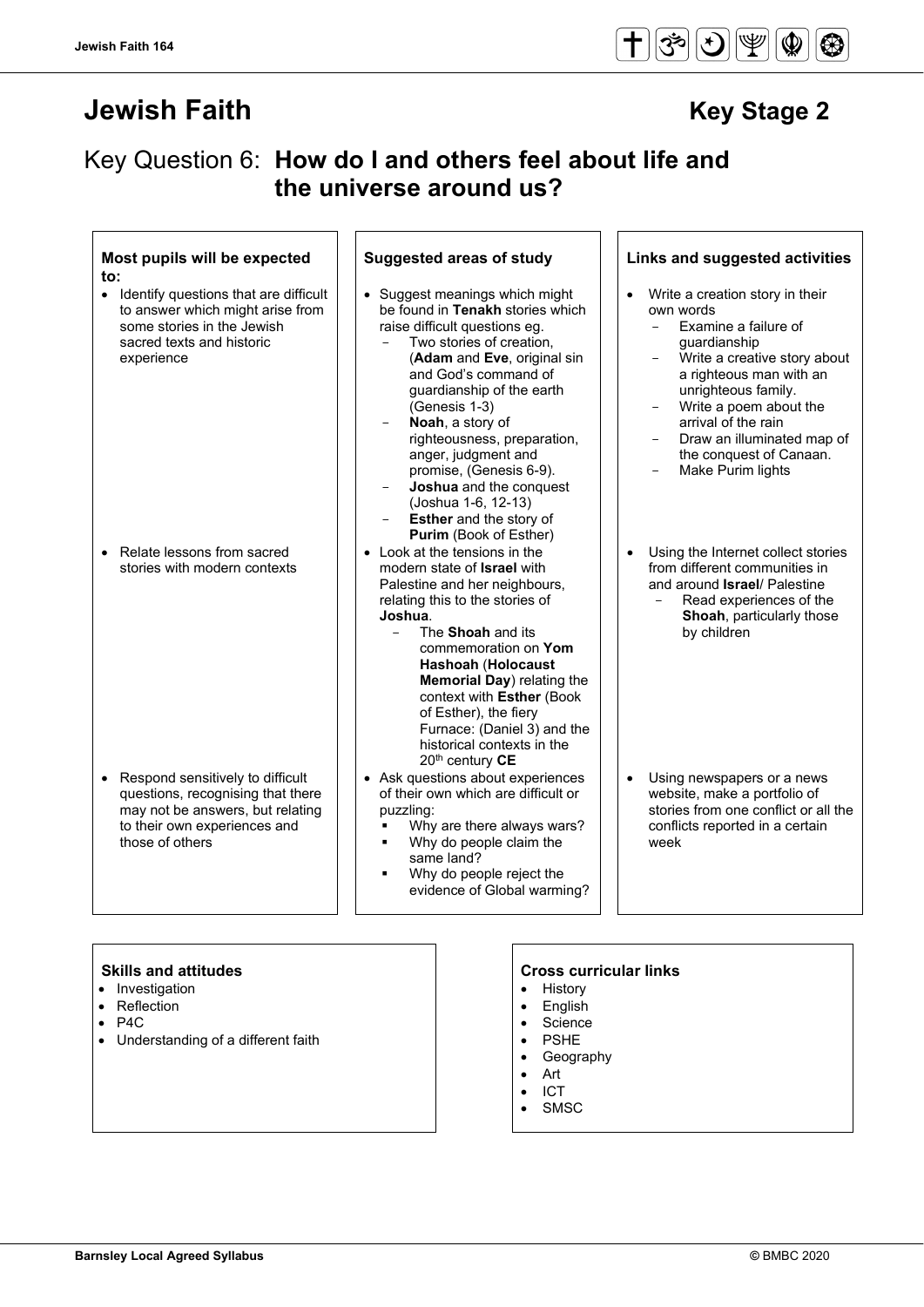## **Jewish Faith Manual Contract Contract Contract Contract Contract Contract Contract Contract Contract Contract Contract Contract Contract Contract Contract Contract Contract Contract Contract Contract Contract Contract Con**

## Key Question 1: **Why are these words special?**

| Most pupils will be expected<br>to:                                                                                                                                                                                                                | <b>Suggested areas of study</b>                                                                                           | Links and suggested activities                                                                                                                                                                                                                                                                                                          |
|----------------------------------------------------------------------------------------------------------------------------------------------------------------------------------------------------------------------------------------------------|---------------------------------------------------------------------------------------------------------------------------|-----------------------------------------------------------------------------------------------------------------------------------------------------------------------------------------------------------------------------------------------------------------------------------------------------------------------------------------|
| Explain and interpret rules in the<br>$\bullet$<br>home, school, country, and<br>evaluate the effects of keeping<br>and breaking these rules                                                                                                       | • Explain the importance of the Ten<br><b>Commandments.</b> Which are<br>important to them and why are<br>they important? | Consider what personal, local<br>$\bullet$<br>and global rules are for:<br>What gives them authority?<br>Write a diary about personal<br>commitments: why they exist;<br>how they are honoured; what<br>effect they have on daily life<br>Produce a manifesto: 'My<br>$\overline{\phantom{a}}$<br>rules if elected to run the<br>world' |
| Give informed accounts of some<br>Jewish sacred texts and aspects<br>of its teaching eg<br>The Ten Commandments<br>(Exodus 20); Torah<br>Demonstrate an understanding of<br>$\bullet$<br>the concept of shared boundaries<br>in community cohesion | • Explain the importance of<br>Torah/rules for Jewish belief                                                              | Research the Torah and its<br>$\bullet$<br>relationship to God/Moses                                                                                                                                                                                                                                                                    |
| Explain the Jewish response to<br>$\bullet$<br>their rules in a variety of<br>situations                                                                                                                                                           | • Explain the Mitzvot (commands<br>of God) and how Jewish people<br>respond to this                                       | Produce a 'user-guide' for the<br>$\bullet$<br>teachings of the Torah and the<br>practical effect this might have<br>on daily living                                                                                                                                                                                                    |
| Explain the impact of Bar<br>$\bullet$<br>Mitzvah/Bat Mitzvot (son and<br>daughter of the commandments)<br><b>Bat Chayil</b>                                                                                                                       | • Explain the impact of Bar<br>Mitzvah/Bat Mitzvot (son and<br>daughter of the commandments)                              | Analyse the effect of transition to<br>$\bullet$<br>adulthood                                                                                                                                                                                                                                                                           |
|                                                                                                                                                                                                                                                    |                                                                                                                           |                                                                                                                                                                                                                                                                                                                                         |

- Investigating
- Philosophy
- Analysis

#### **Skills and attitudes Cross curricular links**

- PSHE
- English • ICT
- **History**

#### **Websites and Publications**

- Useful Jewish websites (KS1, 2 and 3) please see page 177
- Useful Jewish publications (KS1, 2 and 3) please see page 169
- Acronyms used within this section please see page 169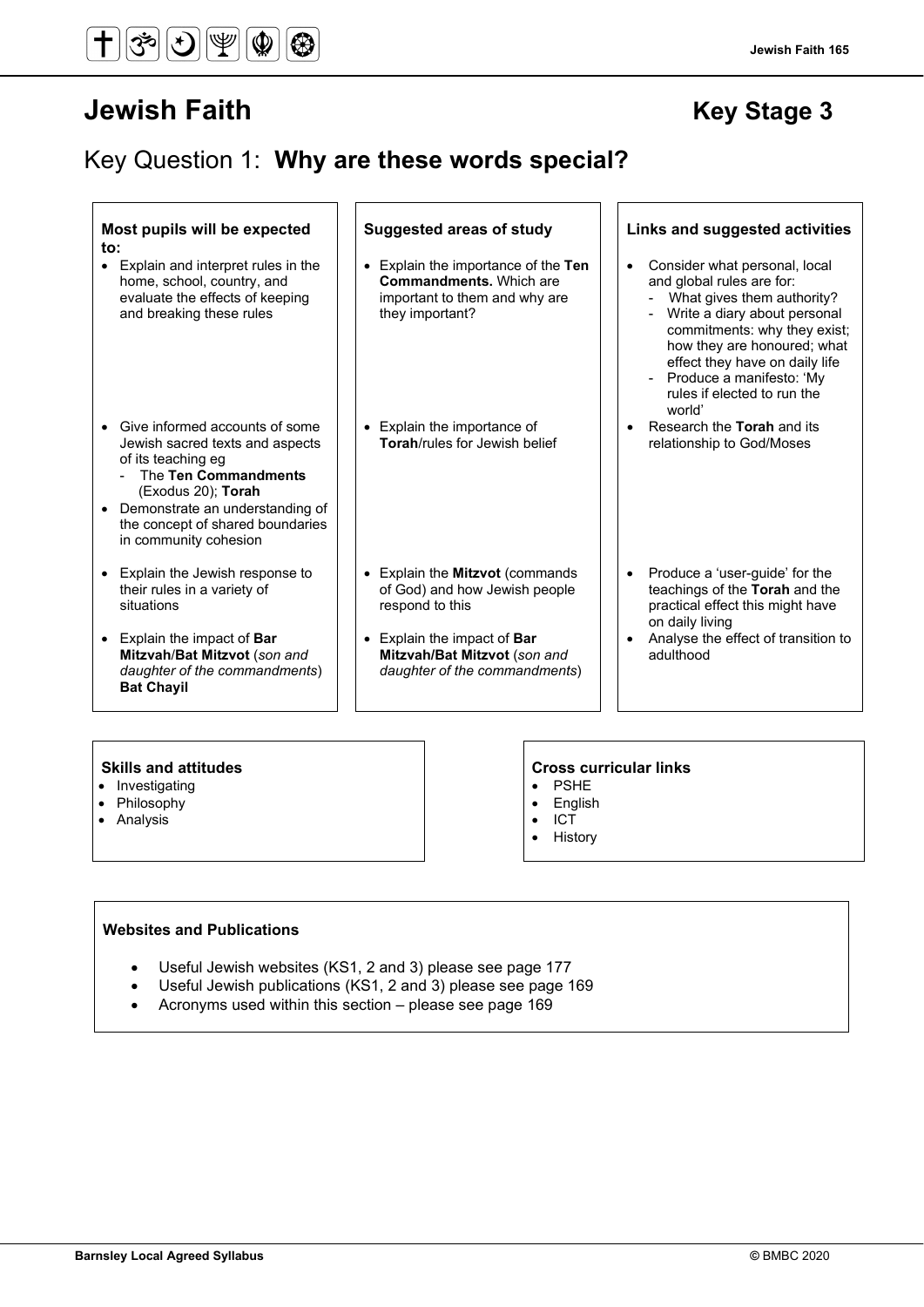# **Jewish Faith Manual Stage 3**

# Key Question 2: **Why are some places special?**

| Most pupils will be expected<br>$\mathsf{to}$ :                                                                                                                                                       | <b>Suggested areas of study</b>                                                                                                                                                           | Links and suggested activities                                                                                                                                                                                                                                                                                                                   |
|-------------------------------------------------------------------------------------------------------------------------------------------------------------------------------------------------------|-------------------------------------------------------------------------------------------------------------------------------------------------------------------------------------------|--------------------------------------------------------------------------------------------------------------------------------------------------------------------------------------------------------------------------------------------------------------------------------------------------------------------------------------------------|
| • Interpret the layout of a typical<br>synagogue<br>Explain the difference between<br>$\bullet$<br><b>Orthodox and Reformed</b>                                                                       | • Explain and interpret the different<br>layouts of synagogues in<br>particular Orthodox and<br><b>Reformed</b><br>Discuss the development of<br>$\bullet$<br>traditions and how they are | Find out about the uses of<br>$\bullet$<br>synagogues through<br>visits/speakers (real or virtual<br>using ICT)<br>Jewish Institution eg<br>$\overline{\phantom{0}}$<br>Manchester Jewish Museum                                                                                                                                                 |
| synagogues<br>• Explain synagogue worship and<br>the different uses of the<br>synagogue                                                                                                               | practised today<br>• Find out about the different uses of<br>synagogue<br>and<br>how<br>a<br>a<br>synagogue is treated<br>by<br>its<br>congregation                                       | Consider places in their own<br>$\bullet$<br>lives where they might go to<br>meet groups of people with<br>similar interests, or to learn<br>about something which interests<br>them<br>What sort of atmosphere do<br>these places have?<br>- How it is enhanced?<br>- What links can be made?                                                   |
| Explain Jewish beliefs about the<br>$\bullet$<br>role of God in giving Jewish<br>people the land of Israel                                                                                            | • Understand the significance of<br>Israel/Jerusalem                                                                                                                                      | Read extracts from the Jewish<br>$\bullet$<br>Scriptures about God's promises<br>to the Jews regarding the land of<br><b>Israel and Jerusalem</b>                                                                                                                                                                                                |
| Evaluate why some sites are<br>$\bullet$<br>sacred and why some<br>sites/countries are sacred to<br>more than one religion                                                                            | • Explain why, historically and<br>today, Israel and Jerusalem are<br>places of pilgrimage for Jewish<br>people living in the Diaspora                                                    | Watch a video or news report<br>from Jerusalem during troubled<br>times and write the diary entry of<br>a Jewish person living outside<br><b>Israel</b> in response                                                                                                                                                                              |
| Evaluate the significance of<br>$\bullet$<br>having somewhere to meet other<br>members of a community,<br>somewhere to study and<br>somewhere to pray - in their own<br>lives and the lives of others | Discuss the importance of<br>meeting together with others                                                                                                                                 | Consider the places in which<br>they meet their friends or groups<br>with shared interests, the places<br>they go to be alone/pray/reflect<br>as appropriate.<br>Evaluate the value and<br>significance of these places in<br>daily life                                                                                                         |
| Explain why <b>Israel</b> and<br>$\bullet$<br>Jerusalem are important for<br>Jews and explain the impact of<br>Yad Vashem as a place of<br>pilgrimage                                                 |                                                                                                                                                                                           | Use ICT to find out about<br>Israel/Jerusalem/Yad Vashem,<br>then:<br>- Write a travel guide of Israel,<br>aimed at those visiting on a<br>pilgrimage, with pictures and<br>text explaining the highlights<br>of the trip<br>Write a guide to Yad Vashem<br>for visiting Jews and non-<br>Jews, explaining its<br>significance for Jewish people |

- Investigating
- Analysis
- Philosophy

#### **Skills and attitudes CRS CRS CRS CRS CRS CRS CRS CRS CRS CRS CRS CRS CRS CRS CRS CRS CRS CRS CRS CRS CRS CRS CRS CRS CRS CRS CRS CRS CRS CRS CRS CRS CRS**

- Geography
- English
- ICT
- PSHE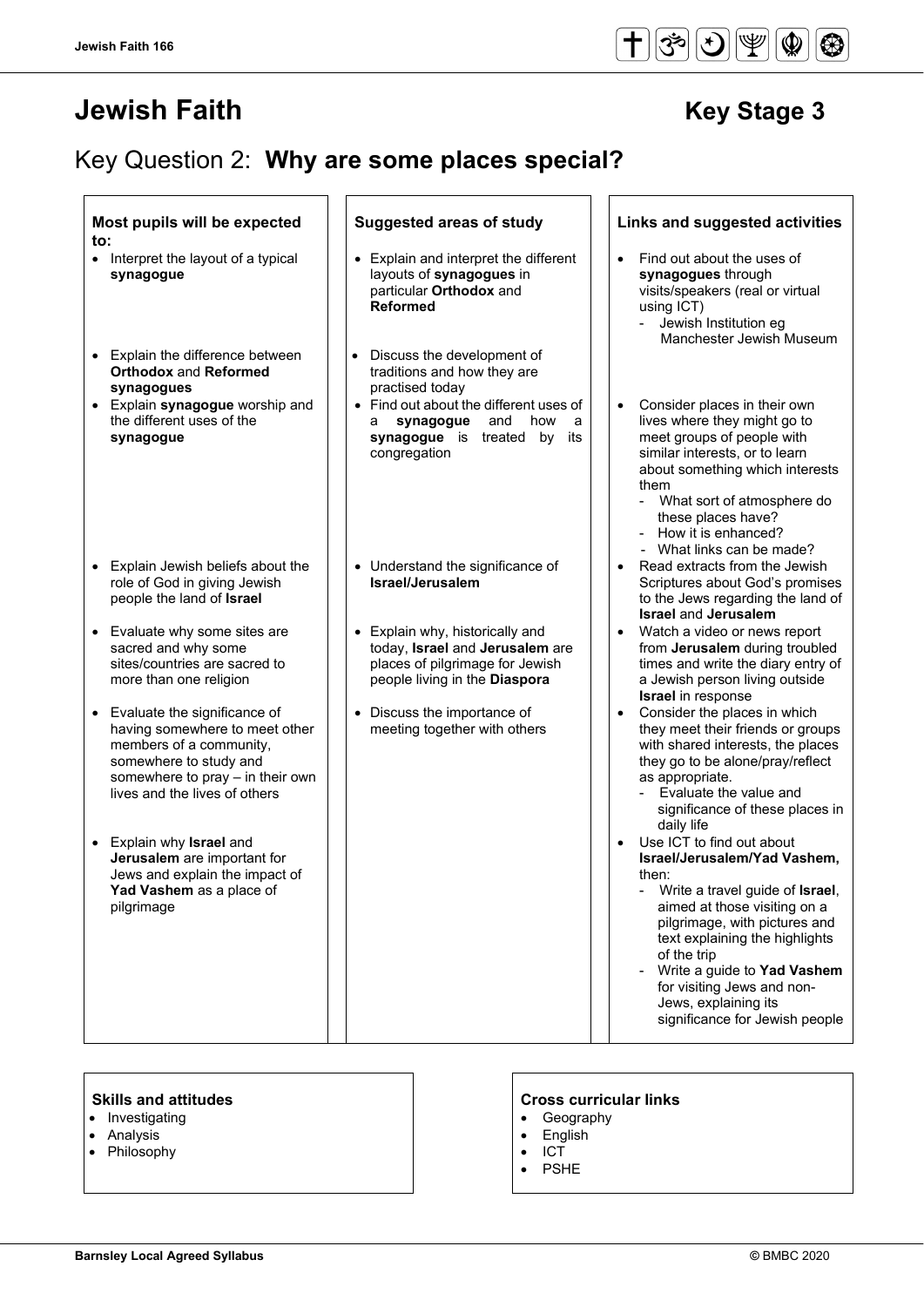# **Jewish Faith Manual Accord Accord Accord Accord Accord Accord Accord Accord Accord Accord Accord Accord Accord**

## Key Question 3: **How can faith contribute to Community Cohesion?**

| Most pupils will be expected<br>$\mathsf{to}$ :                                                                                                                             | <b>Suggested areas of study</b>                                                                                                                                                                                                                                                                            | <b>Links and suggested activities</b>                                                                                                                       |
|-----------------------------------------------------------------------------------------------------------------------------------------------------------------------------|------------------------------------------------------------------------------------------------------------------------------------------------------------------------------------------------------------------------------------------------------------------------------------------------------------|-------------------------------------------------------------------------------------------------------------------------------------------------------------|
| • Give informed accounts of the<br>key beliefs of the Jewish faith eg<br>- The Shema (Deuteronomy 6)<br>Kashrut (Kosher) food laws;<br>- Laws governing social<br>behaviour | Explain the daily life of a Jewish<br>family and their home life as<br>influenced by their beliefs                                                                                                                                                                                                         | Use artefacts/photo<br>$\bullet$<br>packs/speakers/visits/videos/and<br>ICT to find out about key Jewish<br>beliefs which affect lifestyle and<br>behaviour |
| • Evaluate how the key beliefs of<br>the Jewish faith influence the<br>daily life of Jewish people                                                                          | • Look at the effect of Jewish<br>beliefs on the home eg<br><b>Mezuzah</b><br><b>Shabbat</b>                                                                                                                                                                                                               | • Plan a menu for a banquet at<br>which there will be Jewish<br>guests                                                                                      |
|                                                                                                                                                                             | Kashrut (Kosher) food<br>The Shema - 'Hear O Israel,<br>you must love the Lord your<br>God with all your heart, with all<br>your soul, with all your<br>strength' (Deuteronomy 6)                                                                                                                          | • Write a letter/booklet for the<br>head teacher outlining what<br>provision is needed within school<br>for Jewish pupils at lunch-time                     |
| Explain the pattern of the Jewish<br>$\bullet$<br>year                                                                                                                      | • Identify the main Jewish festivals<br>and their order and symbolism                                                                                                                                                                                                                                      | Research the Jewish religious<br>$\bullet$<br>year and apply the festivals to<br>family life                                                                |
|                                                                                                                                                                             | • Give an account of how young<br>Jews are taught their religion at<br>home<br>Evaluate the effect of being<br>Jewish on daily life eg<br>the role of a Jewish mother in<br>co-ordinating the home and<br>living faithfully at home<br>the impact of the Shabbat<br>and other festivals on Jewish<br>life. | Create a wall display about<br>Jewish home and synagogue<br>life in the Orthodox, Reform<br>and Liberal traditions                                          |
| • Analyse and contextualise the<br>difficulties which may be faced by<br>Jewish people in a predominantly<br>non-Jewish society                                             | Identify small or oppressed<br>$\bullet$<br>Jewish communities                                                                                                                                                                                                                                             | Make a portfolio of stories about<br>$\bullet$<br>these situations using<br>newspapers or their website,<br>reflecting a diversity of opinion               |
| • Evaluate the beliefs that influence<br>their own actions and daily life                                                                                                   | • Evaluate their own beliefs and the<br>effect these have on their social<br>relationships                                                                                                                                                                                                                 | Create their own creed, 'I<br>$\bullet$<br>believe', and write one<br>summarising what they see as<br>the most important Jewish<br>beliefs                  |

- Investigation
- Philosophy
- British Values

- Food Technology
- ICT
- English
- History
- Geography
- PSHE
- **Citizenship**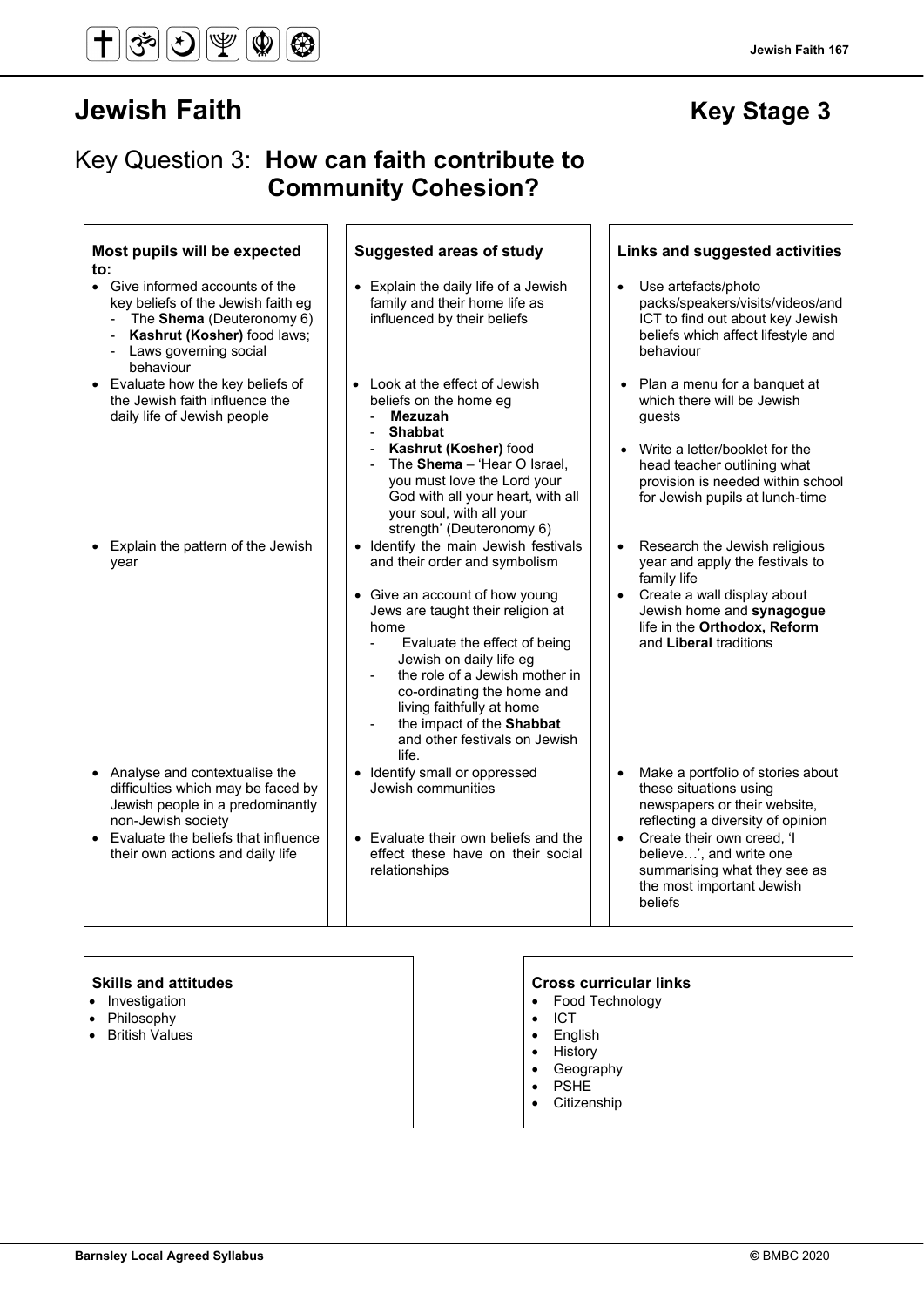# **Jewish Faith Access 19 Jewish Faith** Access 19 Jewish Access 19 Jewish Access 19 Jewish Access 19 Jewish Access

# Key Question 4: **Why are some times special?**

#### **Most pupils will be expected to:**

- Consider landmarks in their own life and evaluate the significance of these
- Explain the significance of the Jewish life cycle for Jewish people, including:
	- **Brit Milah** (**Circumcision**) as a birth ceremony  $(8<sup>th</sup>$  day)
	- **Bar Mitzvah/Bat Mitzvot**
	- Weddings
	- **Funerals**
	- Mourning and beliefs about afterlife
- Explain the meaning and role that repentance and forgiveness plays in the Jewish faith

- 
- Make links between these and religious occasions in the Jewish faith
	- Give informed accounts of Jewish rites of passage and of the impact these have in the lives of Jews
- Understand the roles repentance and forgiveness play in Jewish and secular society, with reference to **Rosh Hashanah** and **Yom Kippur**. Understand the importance of the **Days of Awe**

#### **Suggested areas of study Links and suggested activities**

- Consider key events in their lives  $\|\cdot\|$  Draw their own journey of life as a map with symbols marking key events or times. Label with reflections on why these times are significant
	- Use ICT to research Jewish rites of passage
		- Then draw a similar map for a Jewish boy, marking on symbols to represent **Brit Milah (Circumcision) Bar Mitzvah**, his wedding, the birth of his own children, his funeral and what happens next
	- Imagine they are Jewish and keep a personal diary about **Rosh Hashanah** and **Yom Kippur**. Consider the effects of repentance and forgiveness in their own lives

- Investigating
- Philosophy
- Self-understanding

- **PSHE**
- **History**
- **English**
- ICT

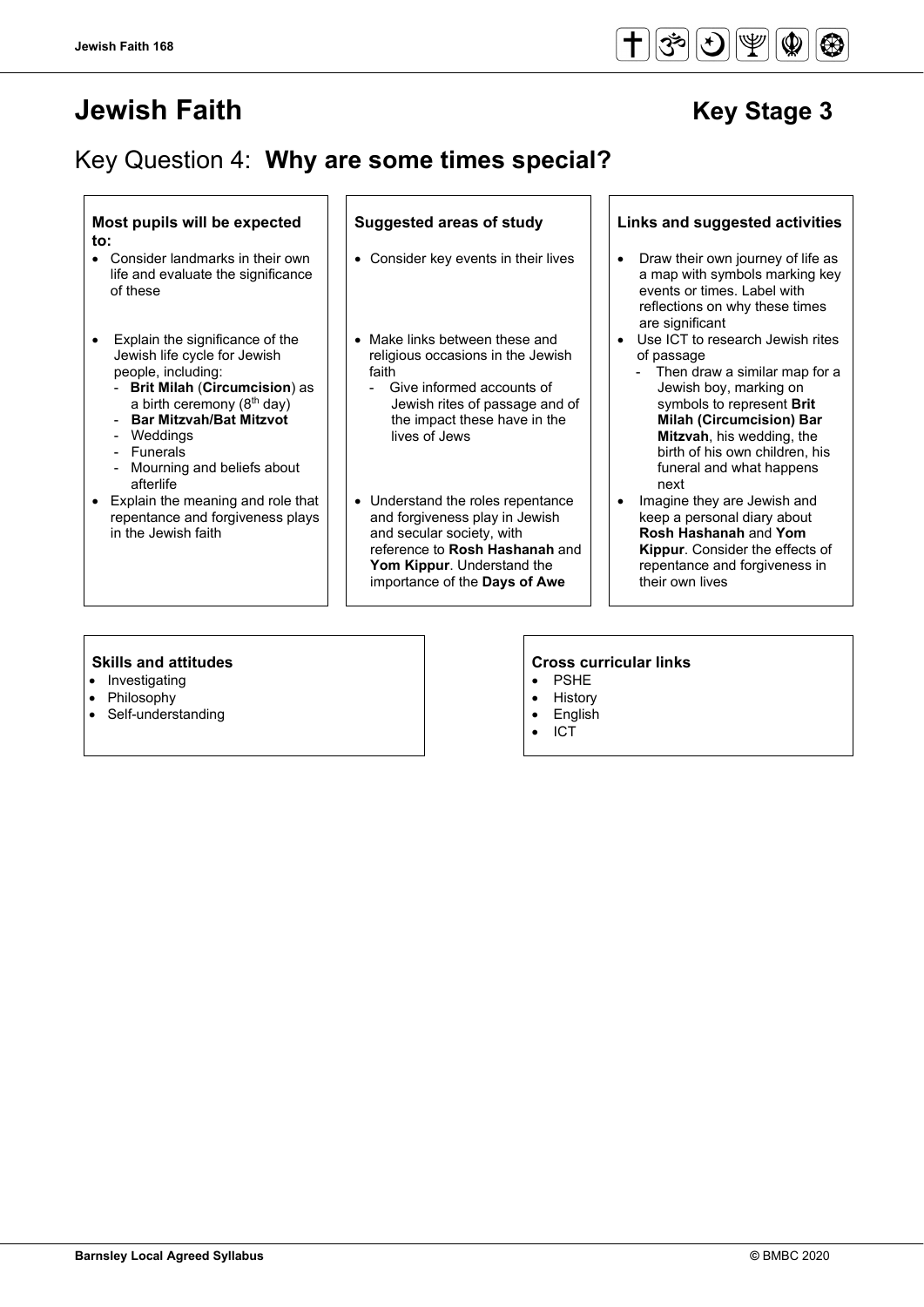# $|\mathcal{F}|$

# **Jewish Faith Key Stage 3**

## Key Question 5: **What can be learned from the lives of significant people of faith?**

#### **Most pupils will be expected to: Suggested areas of study Links and suggested activities** • Interpret some Jewish teachings from the time of **Moses** and know why he is important to Jews of today • Give an account of the lives and teaching of **Moses** • Evaluate the effect of his teaching in the lives of Jews today • Apply these teaching points to the world today and evaluate how far they are being met • Evaluate the legacy of famous Jewish people and how they expressed their faith • Give an account of the life of a famous Jew eg **Anne Frank** and explain its impact Steven Spielberg Albert Einstein Dustin Hoffman Contemporary sports/celebrity/ other Jewish individuals • Research the life of a Jewish person eg **Anne Frank**, (or other modern people in the Biography) Find out how they expressed their Jewish faith under persecution How they might inspire Jewish people today Who inspires us for the way they hold true to their beliefs today? What makes someone inspiring when they do this? • Explain what happened during the **Shoah/Holocaust** and consider the questions about suffering and God which this raises • Find out about the **Shoah/Holocaust** Find out what happened during the **Shoah/Holocaust** and how it is marked by Jews and others in the world today • Read a poem/story about grief and, in response to their learning about the **Shoah/Holocaust**, compose their own Ask some questions about suffering and the existence of God which something like the **Shoah/Holocaust** raises, and say what they think in response to these questions Have a class debate about whether the **Shoah/Holocaust** disproves the existence of God

- Investigating
- **Critical thinking**
- Self-understanding
- Philosophy

#### **Skills and attitudes Cross curricular links**

- **History**
- **PSHE**
- **English SMSC**
- 

#### **Jewish Faith 169**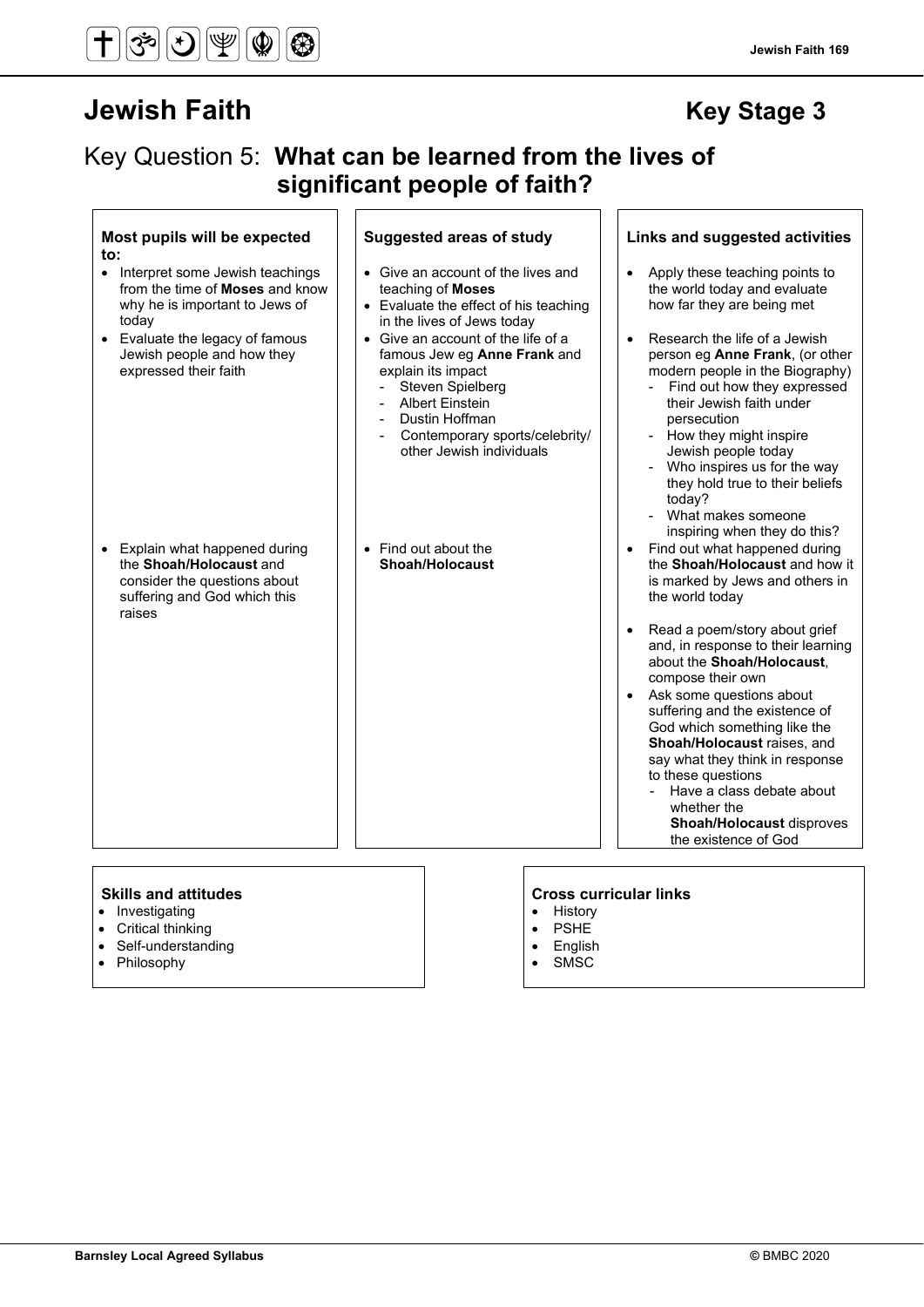# **Jewish Faith Access 19 Jewish Faith** Access 19 Jewish Access 19 Jewish Access 19 Jewish Access 19 Jewish Access

## Key Question 6: **How do I and others feel about life and the universe around us?**

| Most pupils will be expected |  |  |
|------------------------------|--|--|
| to:                          |  |  |

- Give an account of Jewish beliefs about death and life after death
- Think about their own views and understanding of death
- Interpret Jewish attitudes to creation and the world
- Explain the importance of remembrance
- Explain and evaluate Jewish beliefs in the existence of God, making links with their own point of view

#### • Explain some key Jewish beliefs

- about: life after death, creation and the existence of God
- Consider other points of view on death and recognise that people respond differently to grief
- Consider questions and suggest answers to questions about suffering and the existence of God.
- Consider the sensibilities in commemorating a tragedy
- Express their own point of view in response to these beliefs

#### **Suggested areas of study Links and suggested activities**

- Talk about some Jewish beliefs about life after death, creation and God
- Talk about personal beliefs/ experiences
- Talk about Jewish creation belief and how it seeks to explain the issue of life/evil and suffering/death
- Hold an event on **Yom Hashoah/Holocaust Memorial Day**.
	- Find out about the events in Barnsley and elsewhere
- Offer views and their own responses to these beliefs

- Investigating
- Analysis
- Evaluation
- Self-understanding
- Philosophy

- History
- PSHE
- English

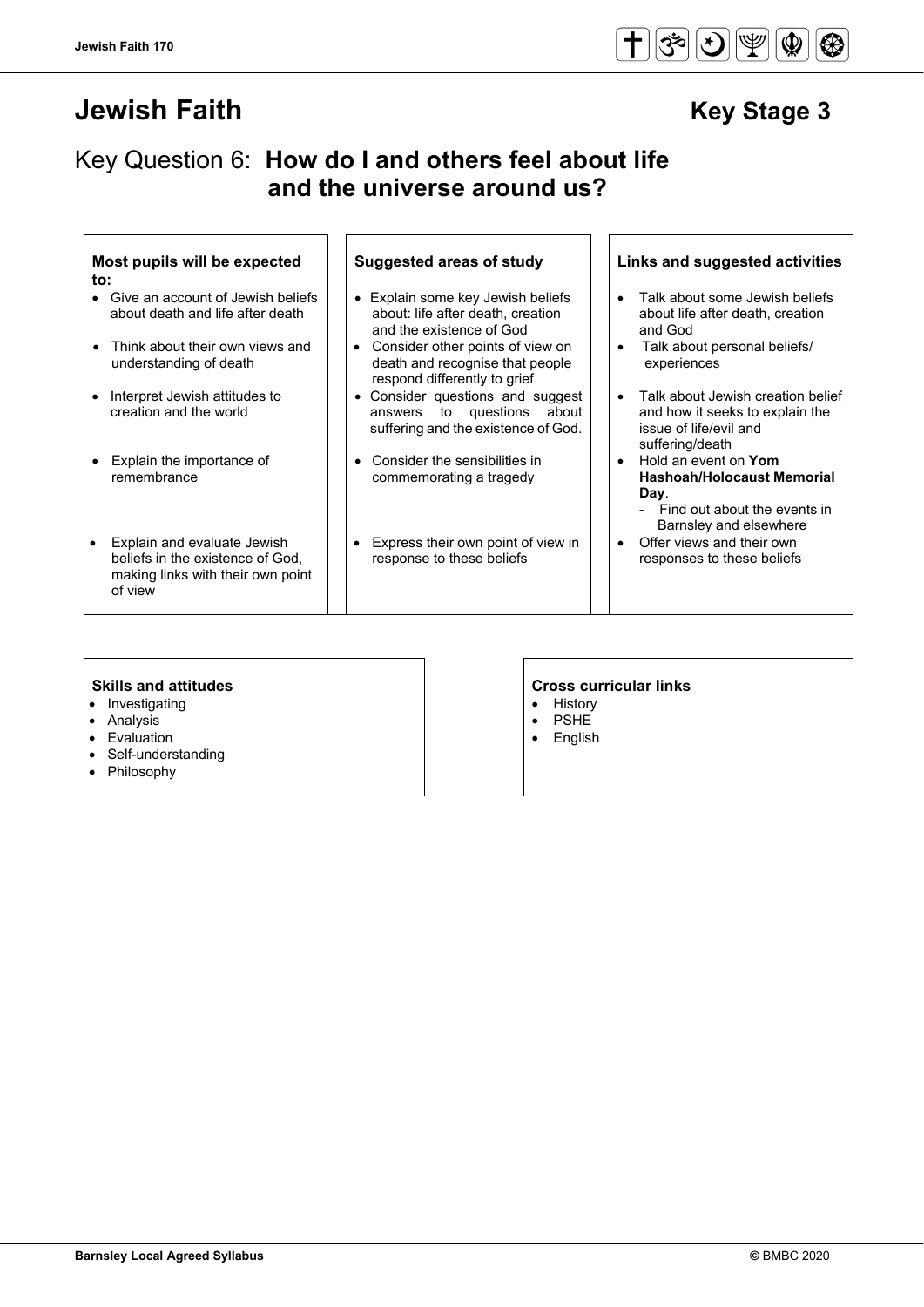## **Key Stages 1, 2 and 3**

#### **Useful websites**

A Google search **BBC Bitesize Jewish Faith** accesses the following websites:

- Judaism KS1 Religious Education A Jewish family goes to the synagogue to celebrate Shabbat, etc.
- Judaism KS2 Religious Studies four learner guides + 21 class clips what is Passover etc.
- Judaism KS2 Religious Education four learner guides + 21 class clips celebrating Shabbat in a Jewish home etc.
- GCSE Religious Studies students can choose the exam specification that matches the one studied.
- KS2 Judaism/ How it's Based on the Laws revealed to Moses KS2 RE quiz.
- KS3 Judaism the beliefs and ideas of Jewish people KS3 RE quiz.

Related searches include – bbc bitesize, jewish, jewish family, jewish festivals, jewish beliefs, jewish afterlife, what is judaism? etc.

A Google search **Facts for Kids Judaism** accesses the following websites:

- Judaism Facts Softschools.com a list of interesting facts.
- Judaism Facts for Kids Kids Encyclopaedia facts including The People of Israel, Kosher foods, Shabbat etc.
- Judaism Facts for Kids/Kidz Serach.com detailed information on Kashrut (Jewish Food Laws), Shabbat, Kinds of Judaism etc.
- Judaism for KS1 and KS2 children/Jewish faith homework Top Ten Facts, timeline, photo gallery etc.
- Judaism Facts: Lesson for Kids/Study.com Judaism and the Jewish People, the teachings of Judaism etc.

Related searches include – 5/10 facts on judaism, torah facts for kids, history of judaism for kids, judaism basics for kids, judaism for children, judaism summary for kids, judaism fun facts etc.

Other useful websites include:

- Judaism Primary Resources for KS1 Twinkl (account required) activity sheets, games, PowerPoints etc. [www.twinkl.co.uk](http://www.twinkl.co.uk/)
- Judaism KS2 RE Resources Twinkl (account required) Jewish Creation story, Hanukkah, the Synagogue etc. [www.twinkl.co.uk](http://www.twinkl.co.uk/)
- KS2 Judaism Worksheets Primary Resources Twinkl (account required PowerPoints, worksheets, writing frames etc [www.twinkl.co.uk](http://www.twinkl.co.uk/)

NB Websites above correct at time of publication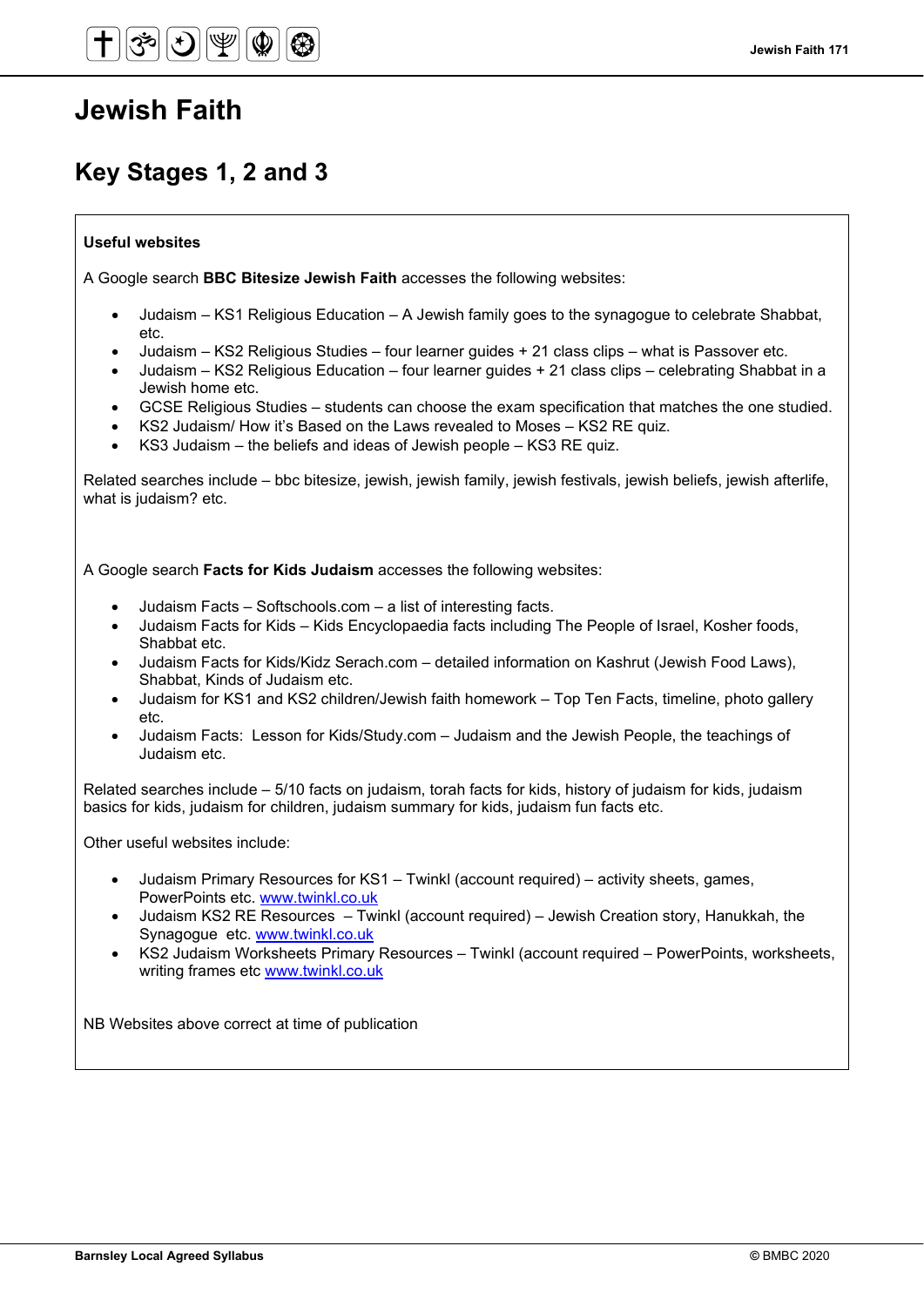# **Key Stages 1, 2 and 3**

### **Useful publications**

- Times to Remember A Day to Rest (KS1 Big Book) Religious and Moral Education Press.
- Start-up Religion Visiting a Synagogue/The Jewish Faith (KS1/2) Evans Brothers Ltd.
- Let's Find Out About Jewish Synagogues (KS1/2) Raintree Publications.
- Our Culture Jewish (KS1/2) Franklin Watts Ltd.
- My Community Jewish (KS1/2) Franklin Watts Ltd.
- My Life, My Religion Jewish Rabbi (KS1/2) Franklin Watts Ltd.
- Stories from Faiths The Temple Lamp and Other Stories (KS1/2) QED Publishing.
- Where we Worship Jewish Synagogue (KS1/2) Franklin Watts Ltd.
- Celebrations Hanukkah (KS1/2) Heinemann Library.
- Everyday Religion My Jewish Life (KS1/2) Hodder Wayland.
- Places of Worship Synagogues (KS2) Heinemann Library.
- World of Faiths Judaism (KS2/3) QED Publications.
- Introducing Religions Judaism (KS2/3) Heinemann.
- Storyteller Jewish Stories (KS2/3) Evans Brothers Ltd.
- Religious Signs and Symbols Judaism (KS2/3) Wayland Publications Ltd.
- A Year of Festivals Jewish Festivals (KS2/3) Franklin Watts Ltd.
- Communities in Britain Jews in Britain (KS2/3) Franklin Watts Ltd.
- What I Believe A Young Person's Guide to the Religions of the World (KS2/3) Macdonald Young Books/The Book People Ltd.
- Religion in Focus Judaism (KS2/3) Franklin Watts Ltd.
- Holy Places The Western Wall (KS2/3) Heinemann Library.
- Religions of the World Judaism (KS2/3) Wayland.
- Sacred Texts The Torah and Judaism (KS2/3) Evans Brothers Ltd.
- World Religions Judaism (KS2/3) Franklin Watts Ltd.
- My Belief I am a Jew (KS2/3) Franklin Watts Ltd.
- Lesson Bank Religious Education Judaism (KS2/3) Belair Publications.
- Beliefs and Cultures Jewish (KS2/3) Franklin Watts Ltd.
- Celebrate Jewish Festivals (KS2/3) Heinemann.

### **Acronyms used within this section:**

- ICT Information and Communication Technology
- DT Design Technology<br>P4C Philosophy for Chilo
- Philosophy for Children
- SMSC Spiritual, Moral, Social and Cultural Development
- PSHE Personal, Social and Health Education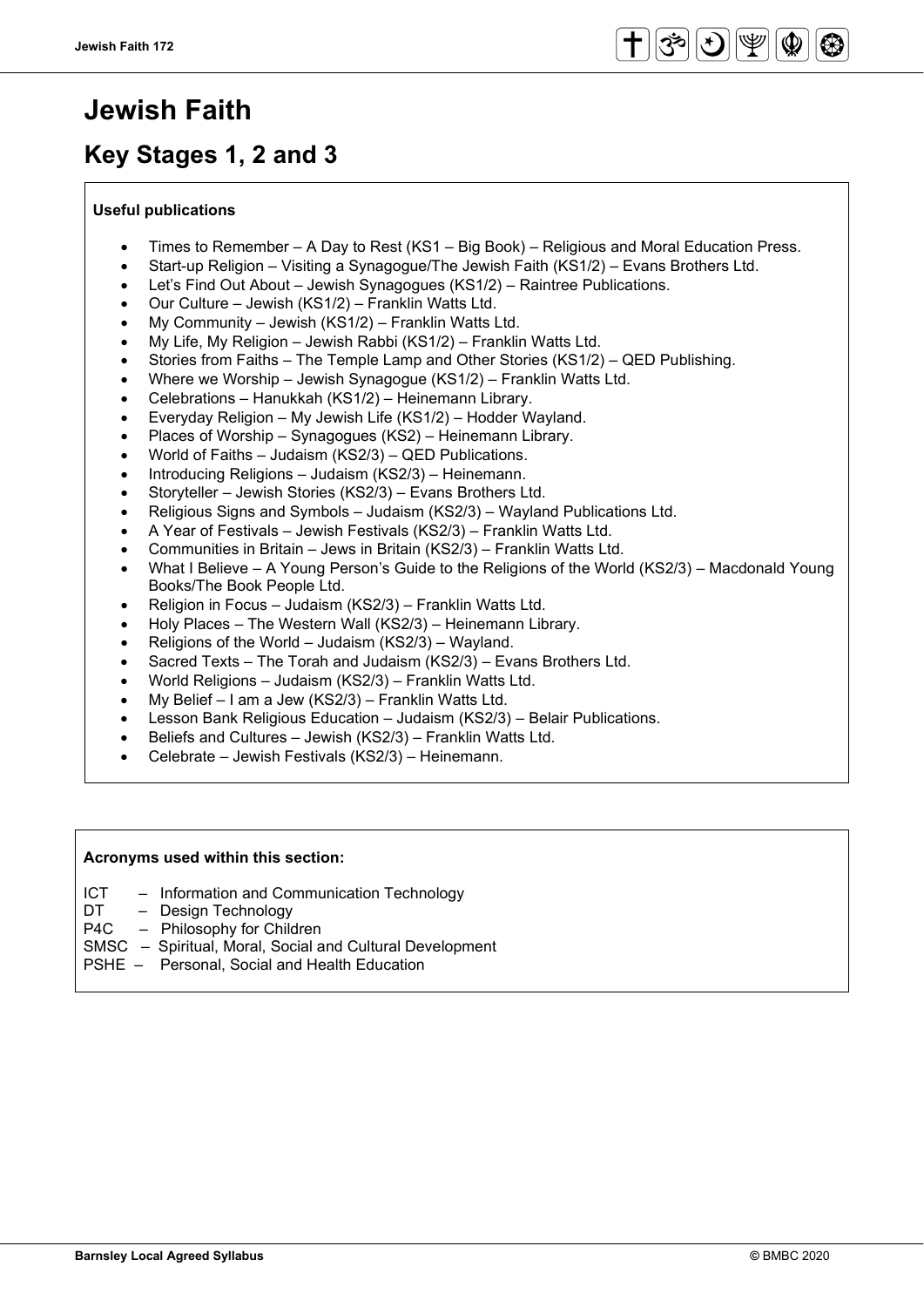

# **VISITING A PLACE OF WORSHIP**

# **JEWISH SYNAGOGUE**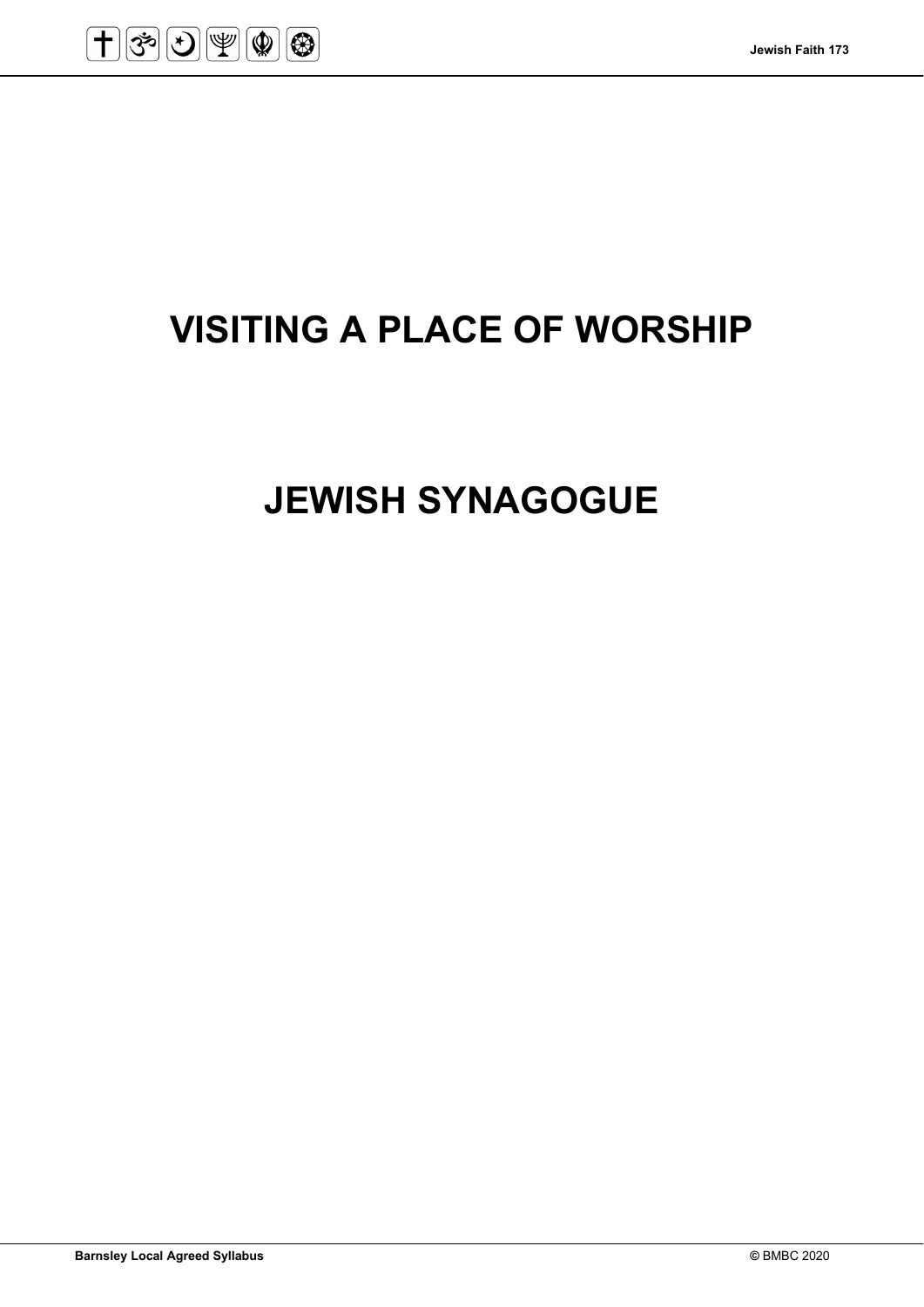

#### **GENERAL INFORMATION**

It is always advisable to:

- Visit a place of worship prior to a class visit, if this is possible
- Prepare pupils as much as possible prior to a visit
- Obtain a risk assessment for the place of worship prior to a class visit
- Check class limits each place of worship may have a different class limit

#### **Donations**

Voluntary donations towards the upkeep of a place of worship are always appreciated.

#### **Contact Details**

Contact details for a variety of Interfaith Centres can be found on the LA RE website with recommendations from SACRE/school visits.

#### **Dress Code**

Modest clothing should be worn.

Men/boys - heads must be covered - a baseball cap is adequate. Long trousers should be worn. Short trousers should only be worn by younger boys if they are part of school uniform. Women/girls - There is no requirement to cover heads. Long skirts/trousers and a modest top. Low necklines and crop tops are unacceptable.

#### **Behaviour**

- Respect the building as a place of worship. It is regarded as special to the people who worship there
- Mobile phones should be turned off whilst in the building
- Photography is permitted at most times. Please check with the Faith Tutor prior to the visit
- Alcohol should NOT be consumed before visiting the Synagogue and is NOT allowed on the premises • Smoking is NOT allowed on the premises
-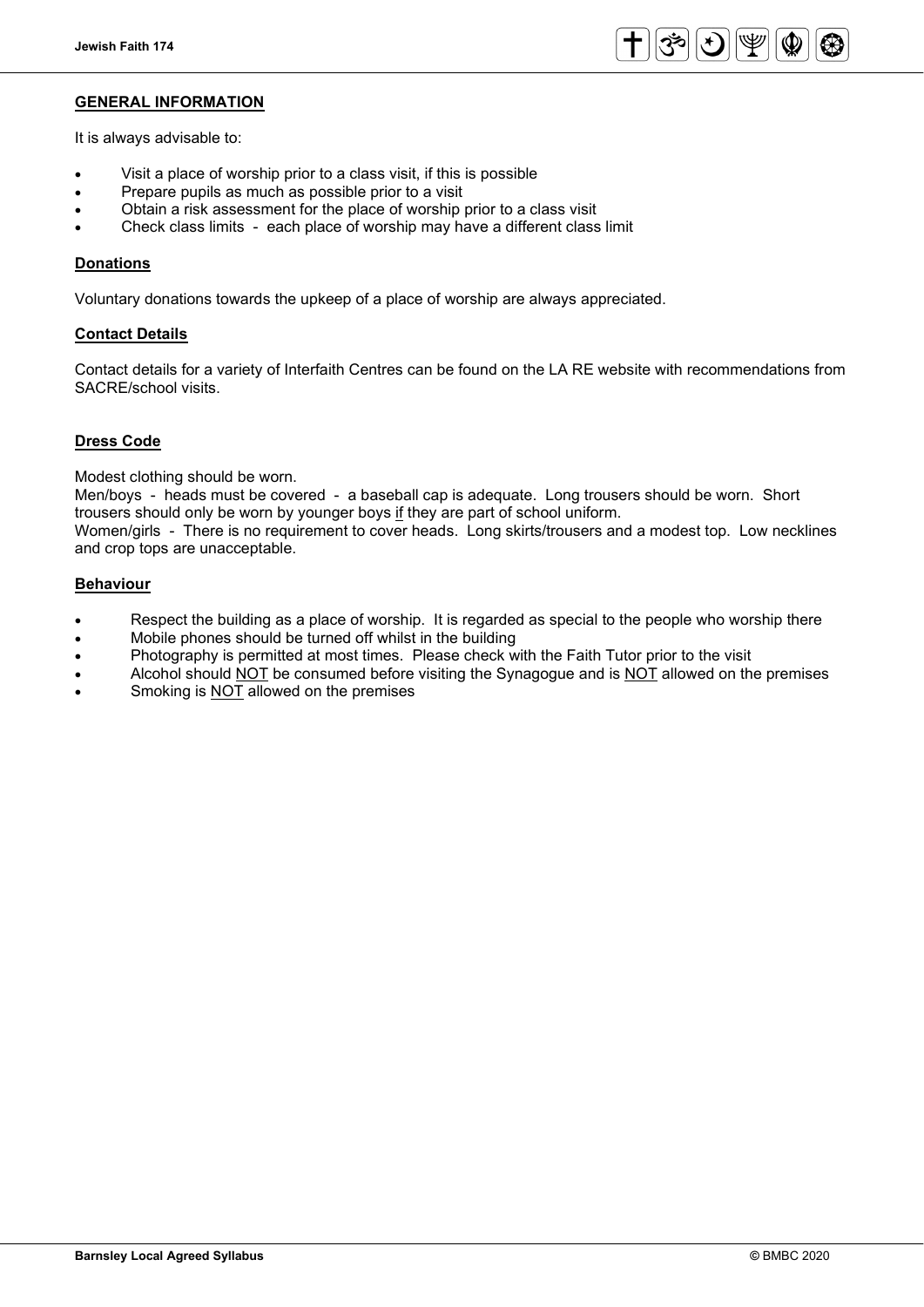## **Jewish Faith Glossary**

Most religious words in the Jewish faith are **Hebrew**, the language of the Scriptures and off the people. However, the language has been alive for over 3000 years so there are variations even in **Hebrew**. The preferred form used through the syllabus is the Sephardic pronunciation, used in modern-day **Israel**. However, other forms are listed in the glossary as variants. However, since the Jewish **Diaspora** of 70 **CE**, many terms have been mixed with the languages of the host communities, as well as a Jewish dialect, **Yiddish**, a mixture of **Hebrew**, German and Russian which was developed and used throughout much of Central and Eastern Europe. Words from **Hebrew** have been transliterated and thus there are various listed alternatives, and often many more as well. Literal meanings are shown in *italics*.

### **Afikomen** [Greek]

*Dessert.* Portion of a **matzah**  eaten near the end of the **Seder.**

#### **Agadah**

*Telling.* Rabbinical teachings on moral values. Also spelt **Aggadah.**

### **Aggadah**

See **Agadah.** 

### **Aleinu**

Key prayer at the conclusion of each service.

### **Aliyah**

*To go up.* (i) Ancient gathering of people at the **Jerusalem Temple** for festivals. (ii) Being called to read the **Sefer Torah** in the **Knesset** / **Synagogue.** (iii) The migration of Jews to **Israel**

#### **Amidah**

*Standing.* The standi ng prayer.

#### **Archangel Michael**

*"Who is like God* ?". The angelic prince and protector of the people of **Israel**  (Daniel 10 & 12)

### **Ark**

*Box.* (i) Any box. (ii) The boat in which **\*Noah,** his family and the animal kingdom were saved. (iii) Basket in which baby **\*Moses** was placed on the Nile. (iv) The **Ark of the Covenant.** (v) **Aron Hakodesh.**

## **Ark of the Covenant**

[English ] Wooden box, decorated in gold, into which the two sets of stone tablets containing the **Ten Commandments**  were placed. It was so holy, that anyone touching it died. Carried in front of the people of **Israel** in the later part of **Exodus,** into battle and placed in the **Temple by' Solomon** when it was built. Lost or hidden at the time of **·Jeremiah.**

#### **Aron Hakodesh**

*Holy Ark.* The focal point of the **Knesset** *I* **Synagogue,**  containing **Torah** scrolls.

**Ashkenazim** [Yiddish ] Jews of Central and Eastern European origin.

### **Bar Mitzvah**

Son *of Commandment.* A boy's coming of age at 13 years old, usually marked by a **Knesset** *I* **Synagogue**  ceremony and family celebration.

#### **Bat Chayil**  See **Bat Mitzvah.**

#### **Bat Mitzvot**

*Daughter of Commandment.*  As **Bar Mitzvah,** but for girls from 12 years old. May be marked differently between communities. Also called **Bat Chayil.**

#### **BCE (Before Common Era)**

[English abbreviation] Commonly used secular and historical reckoning used throughout this syllabus.

#### **Beit ha Knesset**

*House of Assembly.* See **Knesset** 

### **Berit Milah**

See **Brit Milah.** 

#### **Bet ha Knesset**

*House of Assembly.* See **Knesset** 

**Bet Haknesset** See **Knesset.**

**Bet Hamidrash**  See **Knesset.** 

#### **Beth Shalom**

*House of Peace.* A museum and study centre on the **Shoah** near Relford.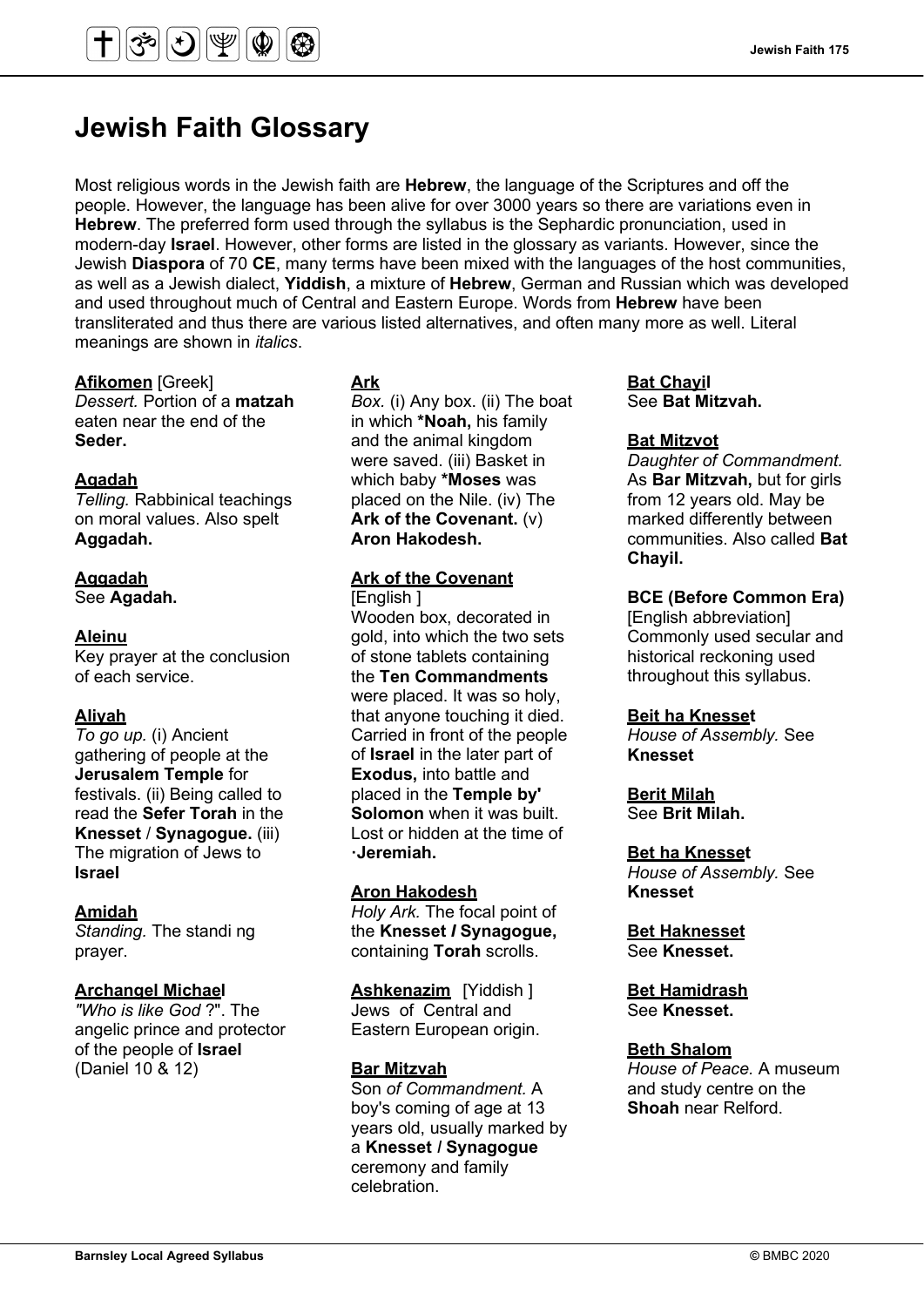### **Bethel**

*House of God.* Home of altar of **\*Abraham. \*Jacob** had a dream nearby. An important worship centre, the **Ark of the Covenant** was kept here for many years.

### **Bethlehem**

*House of bread.* Hometown of King **\*Dawid.**

### **Bimah**

*Dais .* Raised platform primarily for reading the **Torah** in the **Knesset** *I*  **Synagogue.**

#### **Brit Milah**

*Circumcision* takes place on the eighth day (Genes is 17). Also called **Berit Milah** or **Bris.**

**Bris** See **Brit Milah.**

**Cabala** See **Kabbalah.**

**Cantor** See **Chazan.**

**Capel** See **Kippah.**

## **CE (Common Era)**

[English abbreviation ] Commonly used secular and historical reckoning used throughout this syllabus, which was published in 2005 **CE**.

### **Challah**

Enriched bread used particularly on **Shabbat** and during festivals. Also spelt **Hallah.**

**Chanukah** See **Hanukkah.** 

#### **Chanukiah**

See **Hanukiah.**

**Chasid**  See **Hasid.** 

### **Chasidism** See **Hasidism.**

#### **Chazan**

**Chasidim**

Leader of reading, singing and chanting in the services of some **Knesset** *I*  **Synagogues.** Also called **Hazzan or Cantor.** 

### **Chumash**

*Five.* The **Torah** in book form, used in the **Knesset / Synagogue** and the home.

**Chuppah** See **Huppah.**

#### **Circumcision**

[English] Religious rite of **Brit Milah,** performed by a qualified **Mohel** on all Jewish boys, on the eighth day after birth.

**Days of Awe** Time between **Rosh Hashanah** and **Yom Kippur**  when Jews think of God as moving from the judgement

seat to the mercy seat.

#### **Diaspora**

(i) *Scattering,* of the Jewish people after the Fall of Jerusalem in 70 **CE.** (ii) The worldwide Jewish community of that period and since.

### **Exodus**

(i) *Escape,* of the people of **Israel** from Egypt including the 40 years in the desert, during which time **'Moses** received the **Ten Commandments** and the **Torah.** (ii) Second book of the **Torah**

#### **Gemara**

Commentary on the **Mishnah** included in the **Talmud.** Also spelt **Gemarah.**



**Gemarah** See **Gemara.**

### **Genizah**

Storage place for damaged religious texts.

#### **Haftarah**

*Completion.* Passages from **Nevi'im** (Prophets) read in the **Knesset** / **Synagogue**  (linked to weekly **Torah** and festival readings).

#### **Hagadah**

*Telling.* A book used at **Seder.** Also spelt **Haggadah. Haggadah** See **Hagadah.**

**Halacha** See **Halakhah.** 

### **Halakhah**

*The Way.* The code of conduct encompassing all aspects of Jewish life. Also spelt **Halacha.**

### **Hallah**

See **Challah.** 

### **Hanukiah**

Nine-branched **Hanukkah Menorah** lamp used at the festival of **Hanukkah,**  remembering the days the sacred oil lasted. Also called **Chanukiah** or Menorah.

#### **Hanukkah**

*Dedication.* An eight-day festival of lights to celebrate the re-dedication of the **Temple** following the victory of **\*Judas Maccabees** over the Greeks. Also spelt **Chanukah.** 

### **Hasid**

*Pious.* Member of the Orthodox movement of **Hasidism.** Plural **Hasidim.**

**Hasidim** Plural of **Hasid.**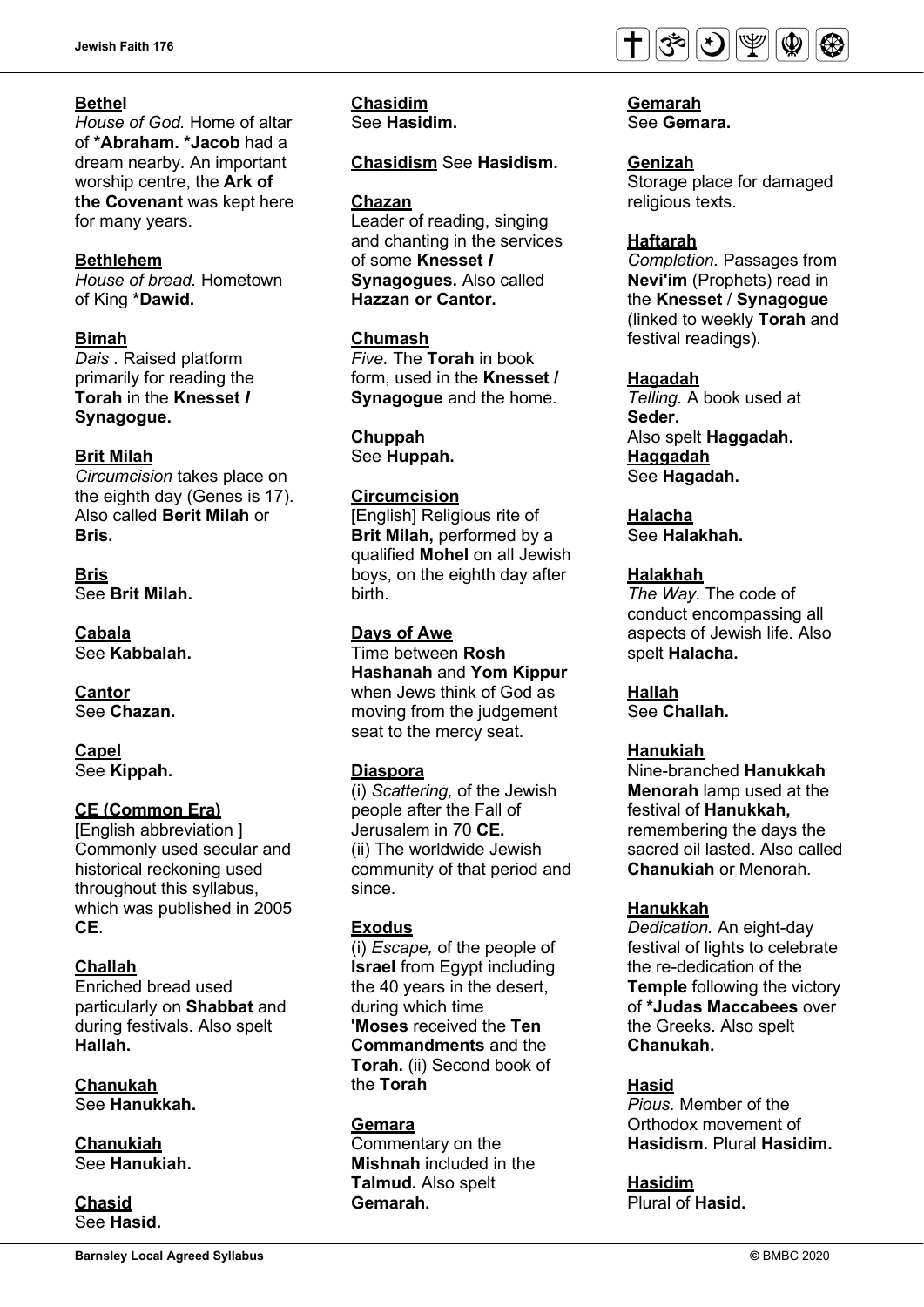

#### **Hasidism**

A religious and social movement formed by **\*Yisraeli Baal Shem Tov**  (from the 18th century **CE**  onwards). Also spelt **Chasidism.**

#### **Havdalah**

*Distinction.* Ceremony marking the conclusion of **Shabbat.**

# **Hazzan**

See **Chazan.**

#### **Hebrew**

(i) Ancient Semitic language; language of the **Tenakh (Hebrew** Scriptures) and used by Jews for prayer and study. (ii) Its modern form, the everyday language in **Israel.** Also called **lvrit.**

#### **Holocaust**

*Burnt Offering.* See **Shoah.**

#### **Holocaust Memorial Day**

[English] International Day of Remembrance on January 27th, the anniversary of the liberation of Auchwitz-Birkenau in 1945 **CE**. An event has been held in Barnsley since 2004 **CE**.

#### **Huppah**

*Canopy,* used for a wedding ceremony, under which the bride and groom stand, either outside or in the **Knesset/ Synagogue.** Also spelt **Chuppah.**

#### **Israel**

*One who struggles with God.*  (i) **\*Israel** - New name for Jewish **patriarch, \*Jacob;**  (ii) The descendants of **\*Jacob;** (iii) The Northern Kingdom (930-722 **BCE),** of ten tribes, based around **Samaria;**(iv) The world-wide Jewish community; (v) the land of **Israel;** (vi) the modern nation state.

**Lvrit** [Hebrew] See **Hebrew.**

#### **Jericho**

*Moon City.* Possibly the world's oldest city, which some date as early as 8000 **BCE**. Conquered by **\*Joshua** at the start of his possession of the Promised Land.

### **Jerusalem**

*City of Peace.* Capital of the Jewish kingdoms and centre of worship since the time of King **\*Dawid,** site of the three **Temples**. Spiritual centre of the modern state of **Israel**, though shared with the Palestinians. It was conquered in 587 **BCE** by the Babylonians and destroyed by the Romans in 70 **CE**.

### **Jordan**

The major river of **Israel**, crossed by **\*Joshua**, marking his entry into the **Promised Land**, it often marked political boundaries.

#### **Judah**

The Southern Kingdom, 931- 587 **BCE**, of the tribal lands of **Judah** and Simeon, based around **Jerusalem**.

#### **Judea**

Province of Persia, and later the Roman district under a governor and a puppet king, such as King **\*Herod the Great**. Jerusalem is its capital.

#### **Kabbalah**

Jewish mysticism often followed by only certain groups, often men, after reaching adulthood. Also spelt **Cabala**.

#### **Kaddish**

Prayer for the dead, publicly recited by mourners, including on **Yorn Hashoah / Holocaust Memorial Day.**

### **Kasher**

See **Kashrut**.

#### **Kashrut**

*Fit I Proper.* Laws relating to keeping a Jewish home and lifestyle, including diet. Also translated as **Kosher or Kasher.** 

#### **Ketubah**

Document that defines rights and obligations within Jewish marriage. Also spelt **Ketubbah.**

#### **Ketubbah**

See **Ketubah.** 

#### **Ketuvim**

*Writings.* Third section of the **Tenakh.**

### **Kibbutz**

Israeli collective village based on socialist principles. The plural is **Kibbitzim**.

### **Kibbutzim**

Plural of **Kibbitz.**

### **Kiddush**

*Holy.* A prayer sanctifying **Shabbat** and festival days, usually recited over wine.

#### **Kippah**

Head covering worn during prayers, **Torah** study, etc. Some followers wear it constantly. Also called **Yamulkah** and **Capel.**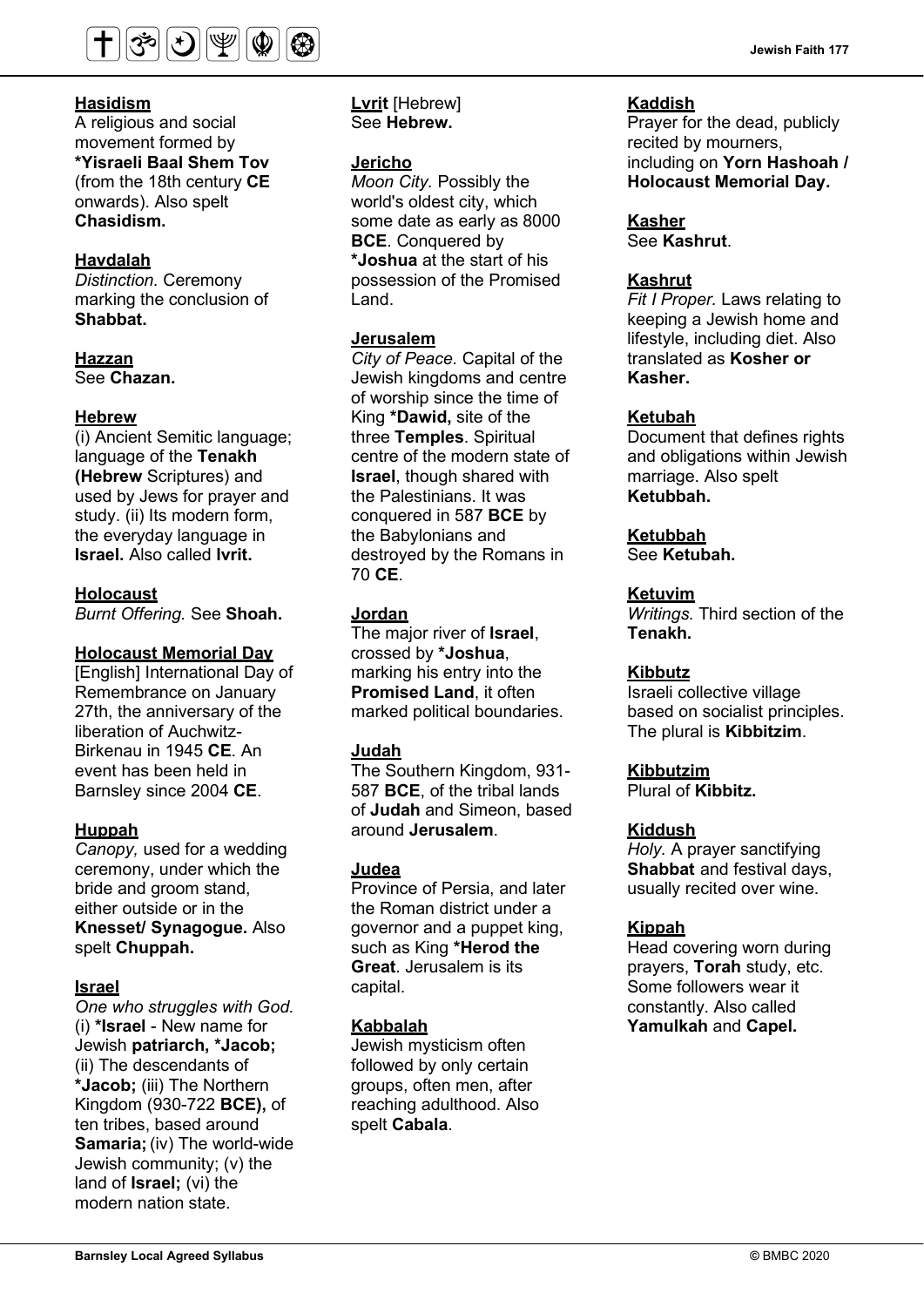### **Knesset**

*Assembly.* (i) Gathering of Jews for worship, with a minyan present, for study of Torah. (ii) The building used for this gathering. (ii) Particularly, the modern Israeli parliament. In Greek **Synagogue.** Also called **Shul, Bet Haknesset, Bet Hamidrash, Bet Ha Knesset, Beit Ha Knesset or Temple.**

**Kol Nidre** See **Kol Nidrei.** 

#### **Kol Nidrei**

All vows. Prayer recited on the evening of **Yom Kippur.**  Also spelt **Kol Nidre.**

**Kosher** See **Kashrut.** 

#### **Ladino**

Language used predominately by **Sephardim.** 

#### **Liberal**

One way/ tradition of following the Jewish Faith.

#### **Magen Dawid**

*Shield of Dawid (but)* popularly called **Star of David).** Ancient symbol dating back to King **\*Dawid.**  The best-known Jewish symbol and at the heart of the flag of the State of **Israel.**

#### **Mashiach**

*The anointed one.* Who will herald in a new era for Jewish faith and all humankind. Also called **Moshiach** or **Messiah.**  Avoid the Greek Christ when talking about the Jewish faith.

#### **Matzah**

See plural **Matzot.**

#### **Matzot**

Flat cracker-like breads, which have been baked before they rise, used at **Pesach.**

#### **Menorah**

(i) Seven-branched candelabrum which was lit daily in the **Temple.** A key Jewish symbol and reminder of the perfection of God and the weekly cycle of time. (ii) Can be used of the ninebranched candelabrum used in **Hanukiah,** used at **Hannukkah.**

**Messiah**

See **Mashiach.**

#### **Mezuzah**

A scroll placed on door posts of Jewish homes, containing a section from the **Torah** and often enclosed in a decorative case.

**Mezzuzah** See **Mezuzah.**

**Midrash** [German] Collections of various Rabbinic commentaries on the **Tenakh.** 

#### **Mikveh**

*Ritual bath,* used for the immersion of people and objects.

#### **Minyan**

Quorum of ten people (men for **Orthodox),** over **Bar Mitzvah** age, required for a service. **Progressive**  communities may include women but do not always require a **minyan.**

#### **Mishnah**

First writing down of the Oral Tradition. An authoritative document forming part of the Talmud, codified around 200 **CE.**



#### **Mishkan**

*Dwelling.* The original travelling sanctuary used prior to the building of the permanent **Temple** in **Jerusalem.**

#### **Mitzvah**

*Commandment.* See **Mitzvot.** 

### **Mitzvot**

*Commandments.* The **Torah**  contains 613 **Mitzvot.**  Commonly used to describe good deeds.

#### **Mohel**

Person trained to perform **Brit Milah.** 

#### **Moshav**

Collective village or farm in **Israel.** 

**Moshavim** Plural of **Moshav.** 

**Moshiach** See **Mashiach.** 

#### **Ner Tamid**

*Eternal light.* The perpetual light above the **Aron Hakodesh.**

#### **Nevi'im**

*Prophets.* Second section of the **Tenakh.** 

#### **Noachide Laws**

Seven laws given to **\*Noah**  after the flood, which are incumbent on all humankind . These laws form the foundation for a just society.

#### **Orthodox**

One way/ tradition of following the Jewish Faith.

#### **Parev**

*Neutral foods,* which are neither milk nor meat, for example vegetables, eggs, fish. Also spelt **Parveh.**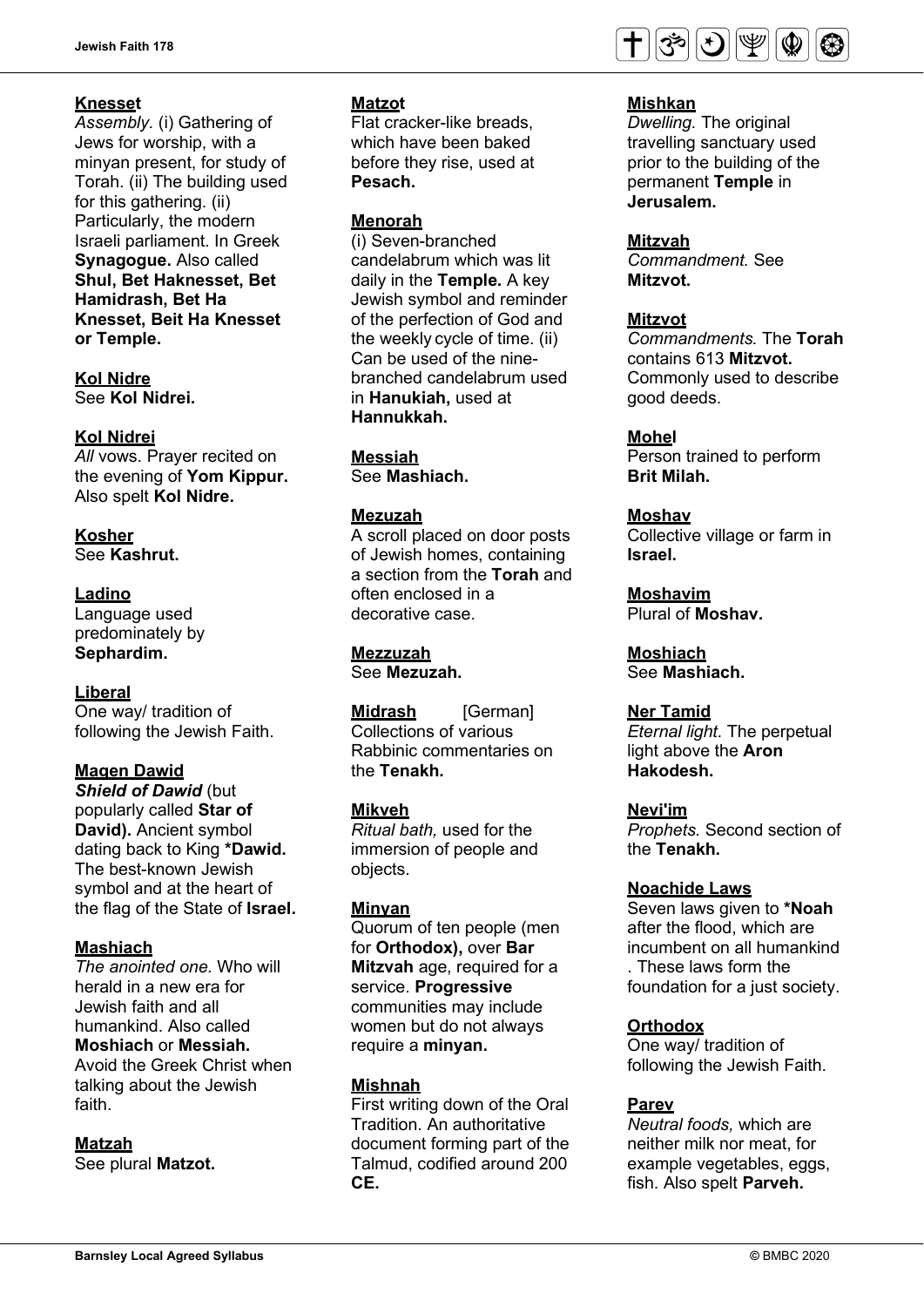

#### **Parveh** See **Parev.**

**Passover** [Greek] See **Pesach.** 

**Pentecost** [Greek] *Fifty days.* See **Shavuot.** 

#### **Pesach**

Festival commemorating the **Exodus** from Egypt. One of the three biblical pilgrim festivals. **Pesach** is celebrated in the spring. Called **Passover** in Greek.

**Phylacteries** [Greek] See **Tefillin.** 

#### **Pikei Avot**

*Sayings of the Fathers.* Part of the Mishnah containing ethics of Rabbinical sages. Also spelt **Pirke Avoth.**

#### **Pikuakh Nefesh**

*Save a* soul. The setting aside of certain laws in order to save a life.

#### **Pirke Avoth** See **Pikei Avot.**

**Pogrom** [Yiddish] Organised attack on jews, especially frequent in 19th and early 20th centuries **CE**  Eastern Europe.

#### **Progressive**

Traditions of following the Jewish Faith.

#### **Promised Land**

Idea that God gave a land to be possessed as a promise to **\*Abraham,** later returned to from the Exodus and possessed by **\*Joshua** and the 12 tribes of **Israel.** This is crucial to an understanding of some elements of **Zionism.**

### **Purim**

Festival commemorating the rescue of Persian Jewry as told in the book of **\*Esther.**

#### **Rabbi**

*My teacher.* An ordained Jewish teacher. Often the religious leader of a Jewish community.

**Rebbe** [Hasidic Hebrew] *My teacher* **(Rabbi).** The term used by **Hasidim** for their religious leader.

#### **Reformed**

One way / tradition of following the Jewish Faith.

**Rosh Ha-Shanah** See **Rosh Hashanah.** 

### **Rosh Hashanah**

*Head of the Year.* Jewish New Year. Also written **Rosh Ha-Shanah.**

**Sabbath** [English] Ancient translation of **Shabbat.**

#### **Samaria**

*Watch tower.* Capital of the northern kingdom, **Israel,**  from 879 **BCE,** until it was captured by the Assyrians in 722 **BCE.**

#### **Seder**

*Order.* A home-based ceremonial meal during **Pesach,** at which the **Exodus** from Egypt is recounted using the **Hagadah.**

### **Sefardim**

See **Sephardim.** 

### **Sefer Torah**

*Torah scroll.* The five books of **\*Moses** hand-written on parchment and rolled to form a scroll.

#### **Sephardim**

Jews originating from Mediterranean countries, especially Spain, North Africa and the Middle East. Also spelt **Sefardim.**

#### **Shaatnez**  See **Shatnez.**

**Shabbat**

Seventh Day of spiritual renewal and rest commencing at sunset on Friday, terminating at nightfall on Saturday. Also called **Shabbos or Sabbath.** 

**Shabbos** [Yiddish] See **Shabbat.** 

#### **Shatnez**

Garments containing a forbidden mixture of wool and linen. Also spelt **Shaatnez.** 

#### **Shavuot**

*Feast of Weeks.* One of three pilgrim festivals. **Shavuot** is celebrated in the summer, seven weeks after **Pesach.** Called Pentecost in Greek.

#### **Shekhina**

*The divine presence.*

#### **Shema**

*Hear.* The daily Jewish prayer affirming belief in one God. The **Shema** is found in the **Torah** in Deuteronomy 6.

#### **Shemot**

*Names.* Seven holy names of God.

#### **Shiva**

Seven days of intense mourning following the burial of a close relation. During this period, all ordinary work is prohibited.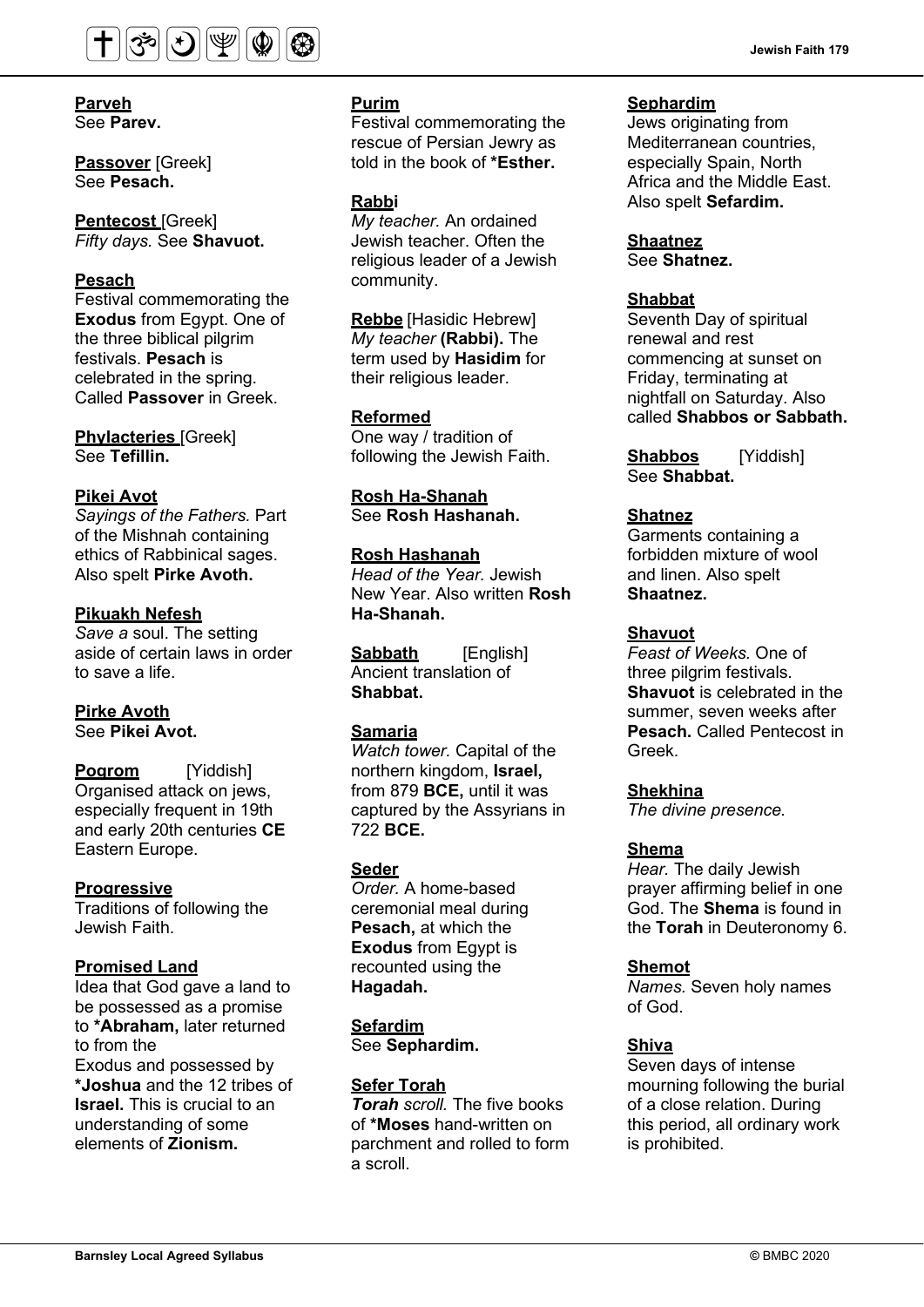### **Shoah**

*Desolation.* The suffering experienced by European Jews at the hands of the Nazis, including the systematic murder of six million Jews between 1933 and 1945 **CE.** A day of remembrance is held as **Yorn Hashoah / Holocaust Memorial Day.** Also called the **Holocaust.**

**Shield of David**  See **Hagan Dawid.** 

#### **Shofar**

Ram's horn blown at the season of **Rosh Hashanah.**

#### **Shul**

*Schoof of Teaching.* Place of learning of **Torah** often with a building used as a **Knesset.**

#### **Siddur**

*Order.* Daily prayer book.

#### **Simchat Torah**

*Rejoicing of The Teaching.*  Festival celebrating the completion and recommencement of the cycle of the weekly **Torah**  reading.

**Star of David [English]** See **Hagan Dawid.**

#### **Sukkah**

*Tabernacle I Booth.* A temporary dwelling used during the **Sukkot** Festival. For plural see **Sukkot.** 

#### **Sukkot**

*Tabernacles I Booths.* (i) Plural of **Sukkah.** (ii) Festival of.. One of three biblical pilgrim festivals, **Sukkot** is celebrated in the autumn.

**Synagogue** [Greek] *House of Assembly.* See **Knesset.** 

**Tabernacles** [Greek] See **Sukkot.**

**T'filin** See **Tefillin.** 

### **Tallit**

*Prayer shawl.* Four-cornered garment with fringes **(Tzizits).** Also called **Tallith.**

**Tallith**  See **Tallit.** 

**Talmud**

**Mishnah** and **Gemara**  traditionally collected together in **Jerusalem**  around 400 **BCE** or Babylon around 600 **BCE.**

#### **Tanakh**

See **Tenakh.** 

**Tefila** See **Tefillah.** 

#### **Tefillah**

*Self-judgement.* Jewish prayer and meditation. Also spelt **Tefila.** 

### **Tefillin**

Small leather boxes containing passages from the **Torah,** strapped on the forehead and arm for morning prayers on weekdays. See also **Tephilin, T'filin or Phylacteries.**

#### **Temple**

(i) The central places of worship in **Jerusalem,**  constructed by King **\*Solomon,** rebuilt by **\*Ezra**  and later renewed by King **\*Herod the Great.** Finally destroyed in 70 **CE.** One wall remains, the **Western Wall.**  (ii) Alternate name in some Jewish communities for **Knesset.**



#### **Temple Mount**

Site of the ancient Jewish **Temple** in **Jerusalem,** the **Western Wall** remains. It is now the site of the Dome of the Rock Mosque, third most holy site of Islam.

#### **Ten Commandments**

Key instructions received by **\*Moses** in Sinai during the **Exodus** (Exodus 20).

#### **Tenakh**

The collected 24 books of the Jewish Bible, comprising three sections: **Torah, Nevi'im,** and **Ketuvim** (Te-Na-Kh) complied around 450 **BCE.** Also spelt **Tanakh.**

**Tephilin** 

See **Tefillin.** 

#### **Teshuva**

*Repentance.* Returning to God.

#### **Tikkun Olam**

Care for the world and environment. Also called **Tikun.**

**Tikun** See **Tikkun Olam.** 

#### **Torah**

*Teaching I Target*  (traditionally Law). The Five Books of **\*Moses,** first part of the **Tenakh.**

#### **Tu B'Shevat**

*New Year for Trees.*

#### **Tzedaka**

*Righteousness.* An act of charity.

**Tzittzit** See **Tzizit.**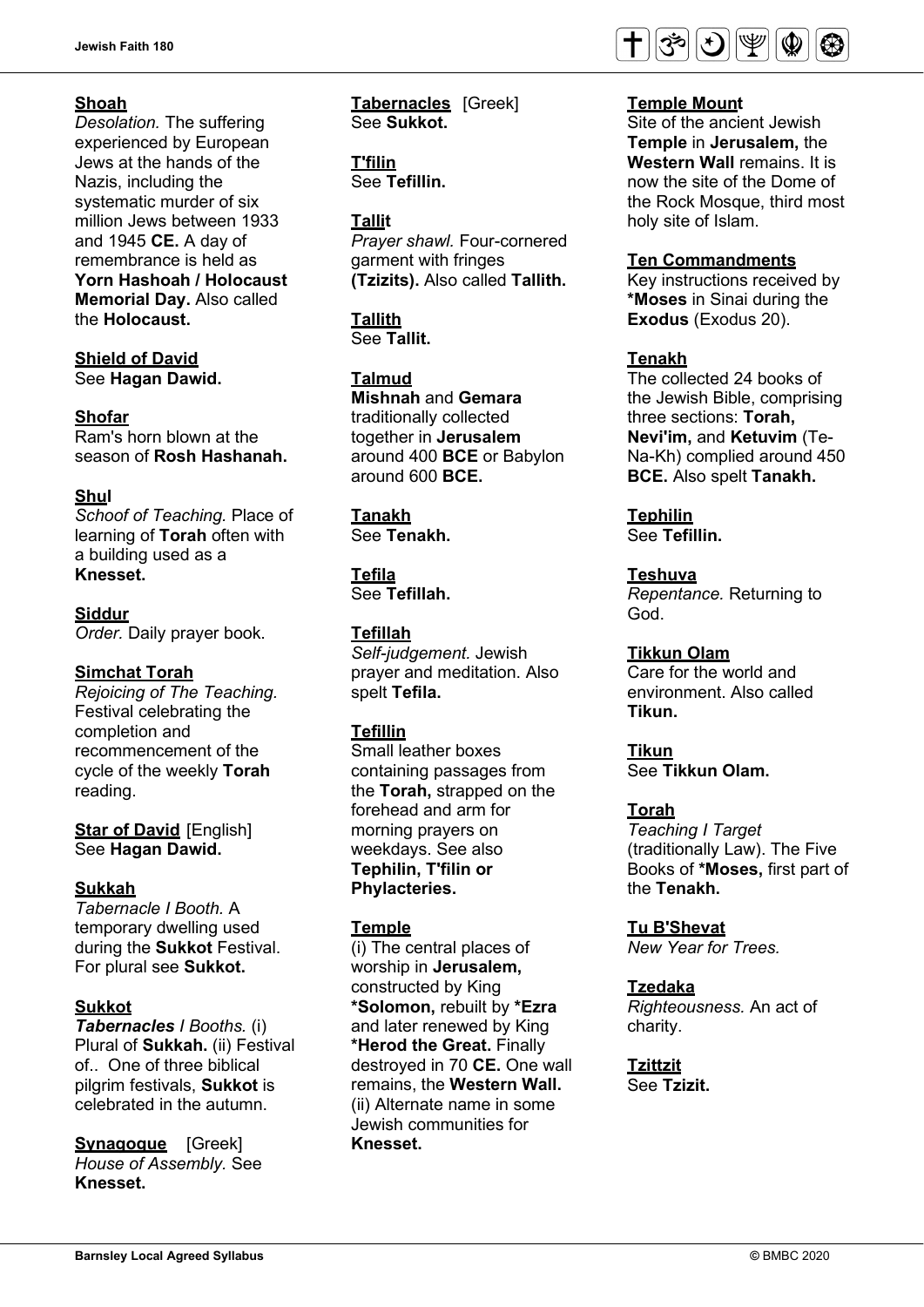

### **Tzizit**

(i) Fringes on the corners of the **Tallit.** (ii) Commonly refers to the fringed undervest worn by some Jewish males. Also spelt **Tzittzit.** 

#### **Wailing Wall**

Called because of the prayer said there, especially those of petition, intercession and mourning. See **Western Wail.**

#### **Western Wall**

The remaining part of the second **Temple at Temple Mount.** Jewish prayers are said there and can even be faxed there for around the world to be placed in the wall. See also **Wailing Wall.**

#### **Yad**

*Hand.* Hand-held pointer used in reading the **Sefer Torah.** To prevent unnecessary touching of the sacred word.

#### **Yad Vashem**

Museum to the Shoah near Jerusalem.

#### **Yahrzeit**

*Year-time.* Anniversary of a death.

#### **Yamulkah**

See **Kippah.** 

### **Yeshiva**

College for study of the **Torah** and **Talmud.**

#### **Yiddish**

Language used predominantly by **Ashkenazim,** a mixture of German, Russian and **Hebrew.**

#### **Yishuv**

*Ingathering.* The Jewish community of **Israel.**

### **Yom Hashoah**

*Day of the Shoah.* Day of remembrance of the **Shoah.**  See **Holocaust Memorial Day.**

### **Yom Kippur**

*Day of Atonement.* Fast day occurring on the tenth day after **Rosh Hashanah;** a solemn day of **Tefillah** and **Teshuva.**

### **Zionism**

Political movement, particularly from the 19th century **CE,** seeking the securing of a Jewish return to the land of **Israel** and reclaiming Zion, the hill of Jerusalem.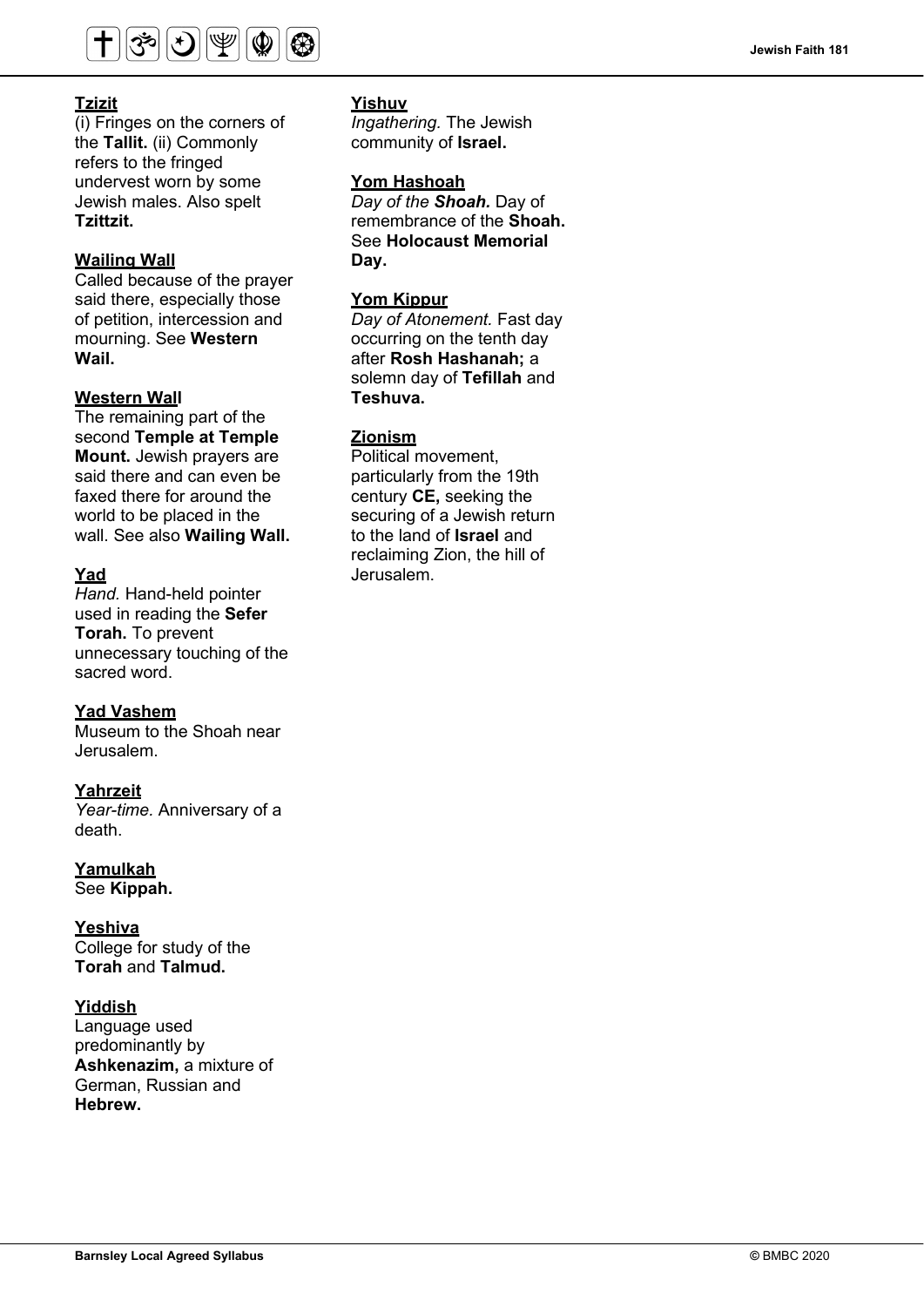

# **Biographical Summaries**

The following are brief details of people mentioned in the Syllabus. Note: The dates of the Biblical characters are estimations from calculations of Biblical chronologies against historical dating.

**\*Aaron** (c. 1450 **BCE),**  brother of **\*Moses** and **\*Miriam.** Priest during the Exodus. **(Exodus** 4-40, and books of Leviticus, Numbers, Deuteronomy)

**\*Abraham** *("Father of* a *multitude",* originally called Abram *"Exalted Father'!* (c. 2166-1991 **BCE),** the original **Patriarch ,** married to **\*Sarah,** whose descendants through **\*Isaac's** son **\*Jacob**  are the Jews and through his son Ishmael, born to his concubine Hagar, the Arabs. From Ur of the Chaldeans, but sent by God to the **Promised Land** of Canaan. (Genesis 11- 25)

**\*Adam** *("Man I Humanity"),*  the first man, created in God's own image, his wife was **Eve.** (Genesis 1-5)

**\*Alan Sugar** {b . 1947 **CE),**  businessman, founder of Amstrad computers and largest shareholder in Tottenham Hotspur F.C.

**\*Anne Frank** (1929-1945 **CE),** Dutch child diarist during Second World War, died in the concentration camp at Bergen-Belsen. during the **Shoah.**

**\*Benjamin** *("son of my right hand'!* (c. 1875 **BCE),**  youngest son of **Jacob,** fullbrother of **Joseph.** (Genesis 35-49)

**\*Benjamin Disraeli** (1804- 1881 **CE)** Britain's only Jewish Prime Minister, three terms (1852 , 1858-59, 1866- 68).

**\*Daniel** *("God is my judge'!,*  a Prophet in Exile in Babylon. (Writer, book of Daniel)

King **\*Dawid** *("Beloved'! ,* (c. 1040-970 **BCE),** born in **Bethlehem,** shepherd boy poet, who killed the Philistine giant Goliath and later reigned 1010-970 **BCE,**  expanding the kingdom. (1 Samuel 16 - 2 Samuel 24)

**\*Deborah** *("honey bee'!* (c. 1225 **BCE)** Prophetess and Judge. (Judges 4-5)

**\*Elijah** *("The LOR D is my God')* (c. 875 **BCE)** Leading Prophet of his era, conformed King Ahab and Queen Jezebel, taken up into heaven alive in a chariot of fire. (1 Kings 17 - 2 Kings 2)

**\*Elisha** *(" The LORD is salvation'!* (c. 850 **BCE)**  Assistant to and then successor of **Elijah** as Prophet. (1 Kings 19 - 2 Kings 13).

**\*Esau** *("hairy'!,* elder of the twin sons of **Isaac** and Rebekah. A hunter. His brother **\*Jacob** stole his inheritance. Father of the Edomite people. (Genesis 25-27, 36)

Queen **\*Esther** *("star'!* (c. 475 **BCE),** Benjaminite girl chosen as wife for King Xerxes. She saves the Jews from a massacre, celebrated at **Purim.** (Star of the book of Esther).

**\*Eve** *("life giver'!,* the first woman, created in God's own image, her husband was **\*Adam.** (Genesis 1-5)

**\*Ezra** *("The LORD help ' )* (c. 450 **BCE),** priest and scribe, part of the second return in 458 **BCE,** taught the Law. (Books of Ezra and Nehemiah)

King **\*Herod the Great** (d. 4 **BCE)** ruled **Judea** as a puppet king, 37-4 **BCE,**  started to build of the third **Temple in Jerusalem.**  (Christian Bible - Matthew 2, Luke 1).

**\*Isaac** *("laughing'!* (b. c. 2066 **BCE),** child of **\*Abraham** and **\*Sarah** who inherited the promise of God, passed down through his younger twin son **\*Jacob,**  rather than the elder **\*Esau.**  (see Genesis 21-28)

**\*Isaiah** *(" The LORD is salvation'!* (739-701 **BCE)**  Prophet. (Book of Isaiah)

**\*Israel** *("one who struggles with God",* originally called **\*Jacob),** new name given by God in Genesis 32. See under **\*Jacob.** The nation is named after him.

**\*Jacob** *("Supplanter", later called tsrae* (c. 2006-1859 **BCE),** younger of the twin sons of **\*Isaac** and Rebekah. Shepherd, married Leah and her sister **\*Rachel** and with two maidservants had 12 sons, including **\*Joseph,**  from whom the twelve tribes of **Israel** are so named. See also **\*Israel.** (Genesis 25-50)